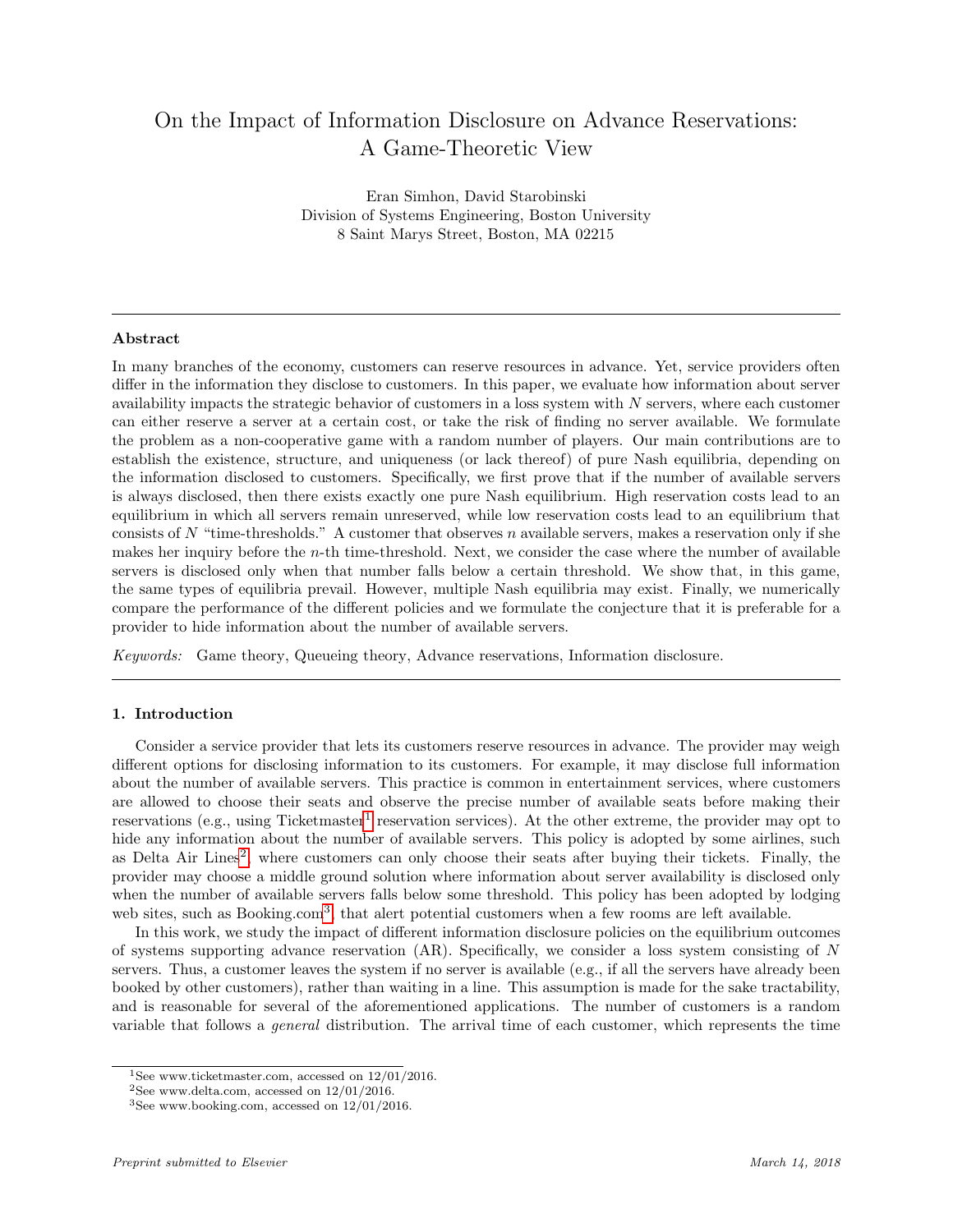at which she makes a reservation inquiry, is also a generally distributed random variable. We assume that customers behave strategically. Each customer needs to decide whether or not to make a reservation, based on information disclosed by the provider. Making AR guarantees service but is associated with an additional fixed cost. This cost can be interpreted as a reservation fee [\[33\]](#page-17-0) or as the time or resources required for making the reservation [\[26\]](#page-17-1). When avoiding AR, this cost is spared but may cause denial of service.

Our main contributions are as follows. We first analyze a full-information game. In this game, customers observe the exact number of available servers. We determine the equilibrium structure and prove that the existence of exactly one pure Nash equilibrium (for simplicity, we only focus on the existence, structure, and uniqueness of pure equilibria in this paper). High AR costs lead to an equilibrium in which all servers remain unreserved, while low AR costs lead to an equilibrium that consists of  $N$  time-thresholds. A customer that observes  $1 \leq n \leq N$  available servers, makes a reservation only if she makes her inquiry before the *n*-th time-threshold.

We next analyze a *partial-information game*. In this game, the provider informs customers about the number of available servers only if this number falls below a certain threshold. We assume that unnotified customers realize that the number of available servers is larger than the threshold and take this fact under consideration upon making their decisions. We show that, in this game, Nash equilibria have the same structure. However, multiple equilibria may exist.

Informing customers about the number of available servers leads to a trade-off. On the one hand, customers that observe that all or almost all servers are available may be less prone to make a reservation (compared to a system where no information about server availability is disclosed). On the other hand, customers that observe that only a few servers are available may be more likely to make a reservation. To evaluate this trade-off, we resort to simulations. The simulation results indicate that, on average, the number of reservations decreases as more information is provided to customers. More specifically, the full-information policy yields the lowest number of reservations. In the partial-information policies, the number of customers making advance reservation increases as the threshold is lowered, and the largest number of reservations is achieved when no information is provided.

The rest of the paper has the following structure. In Section [2,](#page-1-0) we review related work. In Section [3,](#page-2-0) we define and analyze the full-information game. In Section [4,](#page-10-0) we define and analyze the partial-information game. In Section [5,](#page-12-0) we present simulation results that compare the performance of the different policies. The proof of Theorem [1,](#page-4-0) which establishes the structure of the equilibria, is deferred to Section [6](#page-19-0) due to its length. Section [6](#page-14-0) concludes the paper and points out directions for future research.

# <span id="page-1-0"></span>2. Related Work

In this section, we discuss how prior work in the literature relates to our paper and point out salient differences. First, we review prior work on game-theoretic analysis of customer behavior in queueing systems with and without information disclosure. Most of that prior work focuses on queueing systems with waiting lines rather than loss systems with advance reservations. Next, we review related work on algorithmic, queueing-theoretic and revenue management aspects of systems supporting advance reservation. In contrast to our paper, most of that earlier work ignores strategic customer behavior.

The application of game theory to analyze the behavior of customers in queues (also known as queueing games) is pioneered in [\[22\]](#page-17-2). In that paper, the author considers an  $M/M/1$  queue where customers observe the queue length and then decide whether to join or balk (i.e., refuse to join the queue). In contrast, in  $[8]$  the authors analyze an unobservable  $M/M/1$  queue, where customers decide whether to join a queue or balk, based only on knowledge of statistical parameters of the queue. Research on queueing games has been subsequently extended to address other aspects of queueing systems. For a review of results on queueing games, see  $[15]$  and  $[14]$ .

In recent years, research on the impact of information on customer's behavior in queueing systems has emerged. Several studies use game theory to compare the outcomes of different information disclosure policies in  $M/M/1$  queues. In [\[12\]](#page-16-3), the authors study the effects of disclosing information about delay based on three approaches: no information is disclosed, information about the queue length is disclosed, and precise information about delay is disclosed. They find that disclosing precise delay information sometimes improves social welfare and sometimes reduces it. In [\[13\]](#page-16-4), the author studies the impact of disclosing other types of information, such as the service rate or the quality of service (it is assumed that both parameters may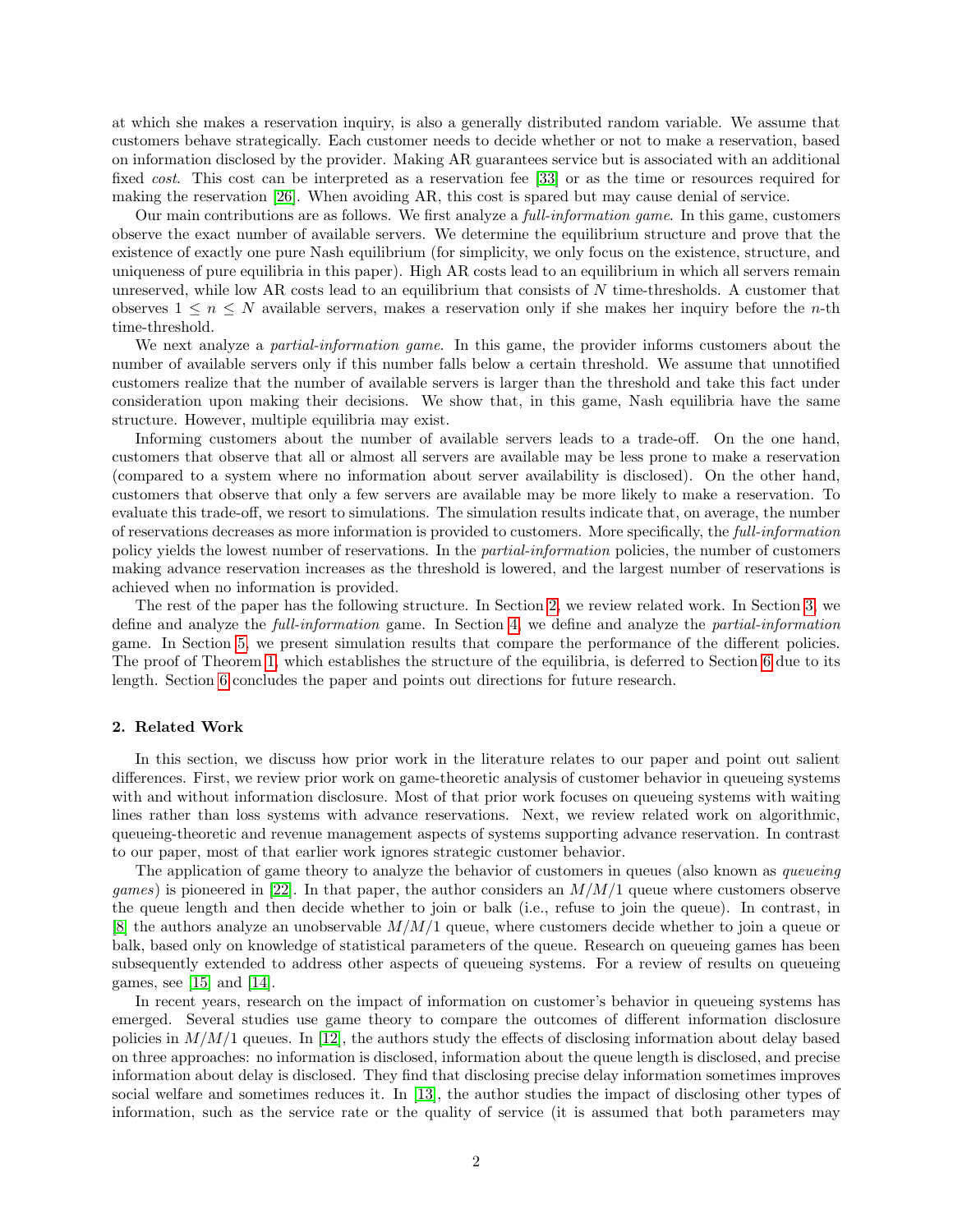change over time). The author shows that in some cases the provider is better off revealing the realizations of those parameters, while in other cases it is better off concealing them. In [\[27\]](#page-17-3), the authors evaluate a partial-information disclosure policy, where customers are notified about the queue length when it falls below a certain threshold. The authors show that such a policy is never optimal. Thus, to maximize the effective arrival rate of customers, a provider should either always disclose information about queue length or always hide it (depending on the system parameters). The problem formulations and insights of our paper differ considerably from previous contributions on game-theoretic analysis of  $M/M/1$  queues, which focus on delay metrics (rather than loss metrics) and do not incorporate advance reservations.

In [\[34\]](#page-17-4), the authors evaluate the impact of disclosing inventory information on the strategic behavior of customers, assuming that the demand follows a Poisson distribution. In contrast, our analysis applies to demand that follows a general distribution and also establishes results for the case where partial information is disclosed. A comprehensive review on the impact of information in queuing games can be found in [\[14,](#page-16-2) Chapter 3]

AR games are introduced in [\[30\]](#page-17-5) (see also [\[28,](#page-17-6) [29\]](#page-17-7)). In that work, the authors consider a loss system operating under a no-information policy. Under this policy, decisions of customers are only based on statistical information. The authors show that, at equilibrium, either none of the customers make advance reservations or only those with arrival times smaller than some time-threshold. While based on a similar game-theoretic formulation, our paper differs from [\[30\]](#page-17-5) by assuming that customers can observe or partially observe the number of available servers prior to making their decisions. In contrast, in [\[30\]](#page-17-5), customers are *not* notified about the number of available servers and their decisions are only based on statistical information. This change in the model greatly affects the analysis and nature of equilibria, since the decision of one customer affects information provided to other customers.

Research on advance reservations of reusable resources can also be found in the literature of communication networks and revenue management. In the field of communication networks, most research focuses on performance evaluation and algorithmic aspects of AR systems. For example, the authors in [\[17\]](#page-16-5) analyze an AR scheme for a loss system where customers have flexible starting time and show that this scheme leads to lower blocking probability and a higher utilization than those attainable in an inflexible scheme. In [\[11\]](#page-16-6), the authors analyze the effect of AR on the complexity of path selection. In [\[32\]](#page-17-8), the author evaluates the impact of advance reservation on server utilization. In [\[5\]](#page-16-7), the authors propose algorithms for network routing that support advance reservations of network paths. For a survey of the field, see [\[4\]](#page-16-8).

In the field of revenue management, the authors of [\[18\]](#page-16-9) analyze a hotel reservation system with overbooking. The goal is to determine the optimal overbooking level. In [\[24\]](#page-17-9), the authors introduce an admission control policy for a reservation system with different classes of customers. In [\[2\]](#page-16-10), the authors propose a policy for accepting or rejecting restaurant reservations. In [\[23\]](#page-17-10), the authors assume that customers have uncertain valuations and need to decide whether to purchase in advance before their valuations are realized. The provider, aiming to maximize the revenue, can set different prices for advance sale and spot sale. The authors of [\[9\]](#page-16-11) derive optimal management policies for stochastic inventory systems where customers provide advance information about their demands. The work in [\[10\]](#page-16-12) extends the analysis to the cases of multiple classes of customers and imperfect demand information. In [\[3\]](#page-16-13), the authors analyze the benefits of acquiring demand information through advance sales to dimension service capacity. In particular, the paper establishes policies that prescribe the optimal time to stop collecting advance sales information.Most recently, the work in [\[7\]](#page-16-14) proposes and analyzes reservation policies for inventory systems supporting multiple classes of customers and the work in [\[16\]](#page-16-15) analyzes parking reservation policies for vehicle sharing systems. None of this prior work considers strategic customer behavior, namely, that decisions of customers are not only influenced by prices and policies set by providers but also by their beliefs about the decisions of other customers.

# <span id="page-2-0"></span>3. Full-information Game

# 3.1. Model Description

A monopoly firm offers service with a specific start time. For example, consider a sport event or a movie show. The service has limited capacity  $N$  (referred to as servers).

When deciding whether to reserve resources in advance, customers typically do not know how many other customers compete for the same set of resources. Therefore, a key element of our model is to treat the number of players as a random variable, similar to [\[21\]](#page-17-11) and [\[20\]](#page-16-16). The *demand D* represents the number of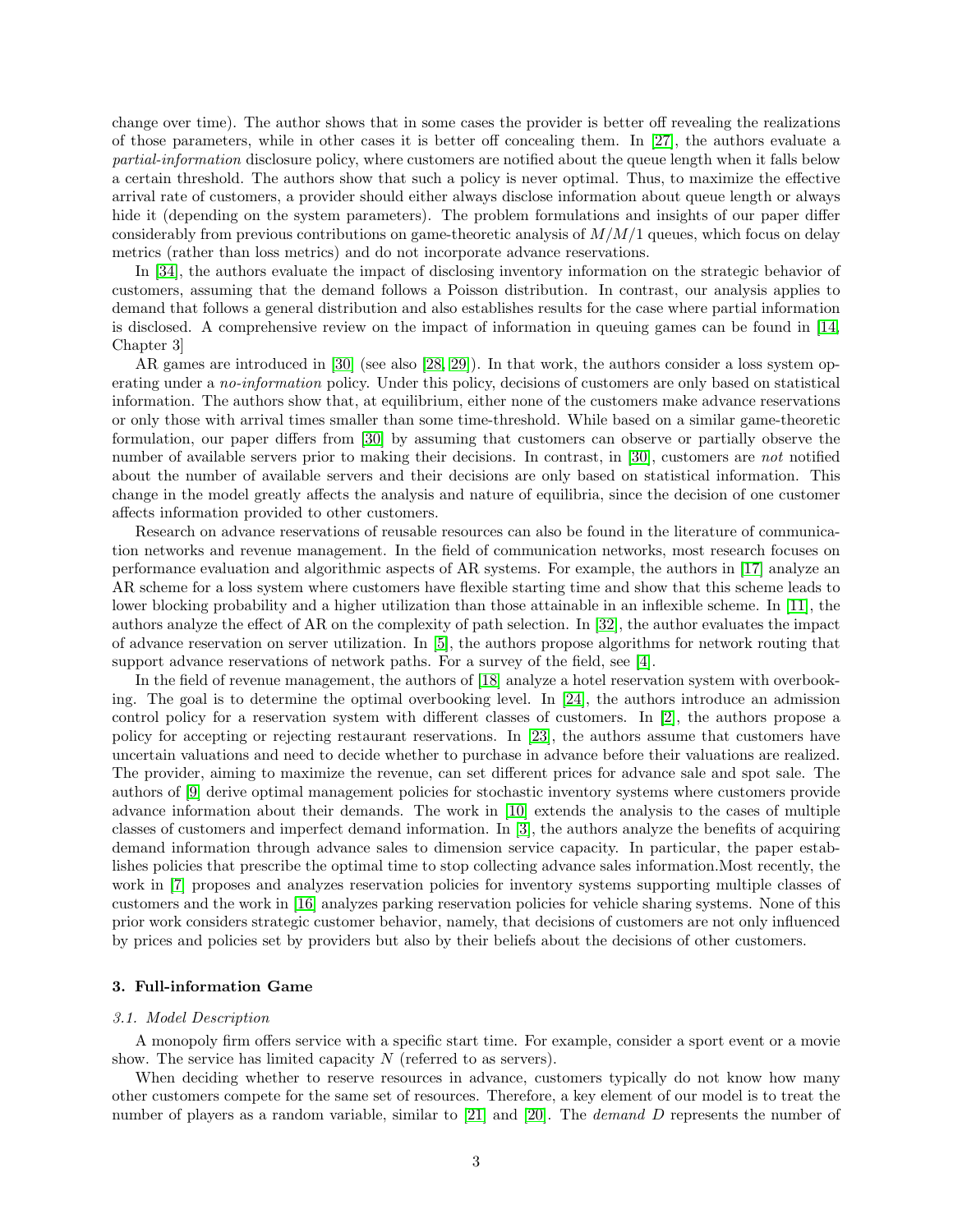

<span id="page-3-0"></span>Figure 1: A service with two servers. The demand in this realization is  $D = 3$ , corresponding to three customers. A customer that arrives early can make an inquiry and reserve a server before a customer that arrives later (i.e., with larger arrival time).

customers requesting service (each customer requests one server). The demand is a discrete random variable that follows a *general* probability distribution  $P_D$ , supported in [a, b], where  $0 \le a < N$  and  $N < b \le \infty$ (i.e, the demand has a positive probability of being smaller, equal, or larger than the number of servers). The distribution  $P_D$  is public information. We also provide explicit results for the special case where  $P_D$  is a Poisson distribution, by exploiting characteristics of Poisson games that were introduced in [\[21\]](#page-17-11).

We define the *arrival time* of a customer to be the time at which she *realizes* that she will need service (that is, how long in advance before service starts). We assume customers start observing the system only after their arrival times and the arrival times are independent of the information being disclosed. The arrival times are i.i.d. random variables following a general continuous distribution  $F(\cdot)$ . Note that, under our model, we first determine the realization of the demand and then the arrival time of each customer. Figure [1](#page-3-0) shows an example of the realizations of arrival times for system with a demand of 3 customers.

Upon making an inquiry, a customer observes the number of available servers  $0 \le n \le N$ . If  $n \ge 1$ , then she chooses one of the two actions: make AR or not make AR. Those two action are denoted  $AR$  and  $AR'$ , respectively. If  $n = 0$  she leaves the system with no gain or loss.

The servers are allocated in a *first-reserved-first-allocated* fashion. If  $D > N$ , but the number of reservations is smaller than N, then all the customers that request service but did not make AR have the same chance of being served (this assumption is common in the field of advance reservation, see [\[19\]](#page-16-17) for an example).

All the customers have the same reward R from service. Without loss of generality, we set  $R = 1$ . Making an advance reservation is associated with a fixed cost C. The AR cost reflects all aspects of making an advance reservation. Analyzing a game with negative cost or cost larger than 1 is trivial. Thus, we assume that  $0 < C < 1$ . Customers that are not being served leave the system with no gain or loss. Thus, the payoff of each customer that chooses AR is  $1 - C$ . The payoff of a customer that chooses AR' is either 0 or 1 and her expected payoff is her probability of getting service.

Optimization objectives. We analyze this model as a non-cooperative game where the customers are the players. Their objective is to maximize their expected payoffs. If a customer chooses the action AR, her payoff is  $1-C$ , while if she chooses the action  $AR'$ , her expected payoff is the probability that she is granted service (multiplied by the reward  $R = 1$ ). That is, a customer will make a reservation only if  $1 - C$  is greater than her probability to get service if she does not make a reservation. As for the provider, the goal is to find out which of the information disclosure policies maximizes the average number of reservations (for any given cost  $C$ ). The results of the provider's optimization will be studied numerically in Section 5.

Our goal is to characterize the existence, uniqueness (or lack thereof), and structure of the pure Nash equilibria (that is the solutions to the game, where each customer uses a deterministic strategy and no customer gains by unilaterally changing her strategy).

#### 3.2. Preliminaries

In this section, we introduce definitions and notations that will be used throughout the paper.

Residual Life Paradox. The fact that a customer seeks service affects her estimation of the number of other customers seeking service. On the one hand, a customer is more likely to seek service when the demand is large than when the demand is small. On the other hand, she must exclude herself. This phenomenon is known as the discrete case of the waiting time paradox (or residual life paradox). We define  $\ddot{D}$  as the number of customers seen by a customer beside herself. The distribution of  $D$  is [\[1\]](#page-16-18)

<span id="page-3-1"></span>
$$
\mathbb{P}(\tilde{D}=i) = \mathbb{P}(D=i+1)\frac{i+1}{\mathbb{E}[D]}, \quad i \ge 0.
$$
\n
$$
(1)
$$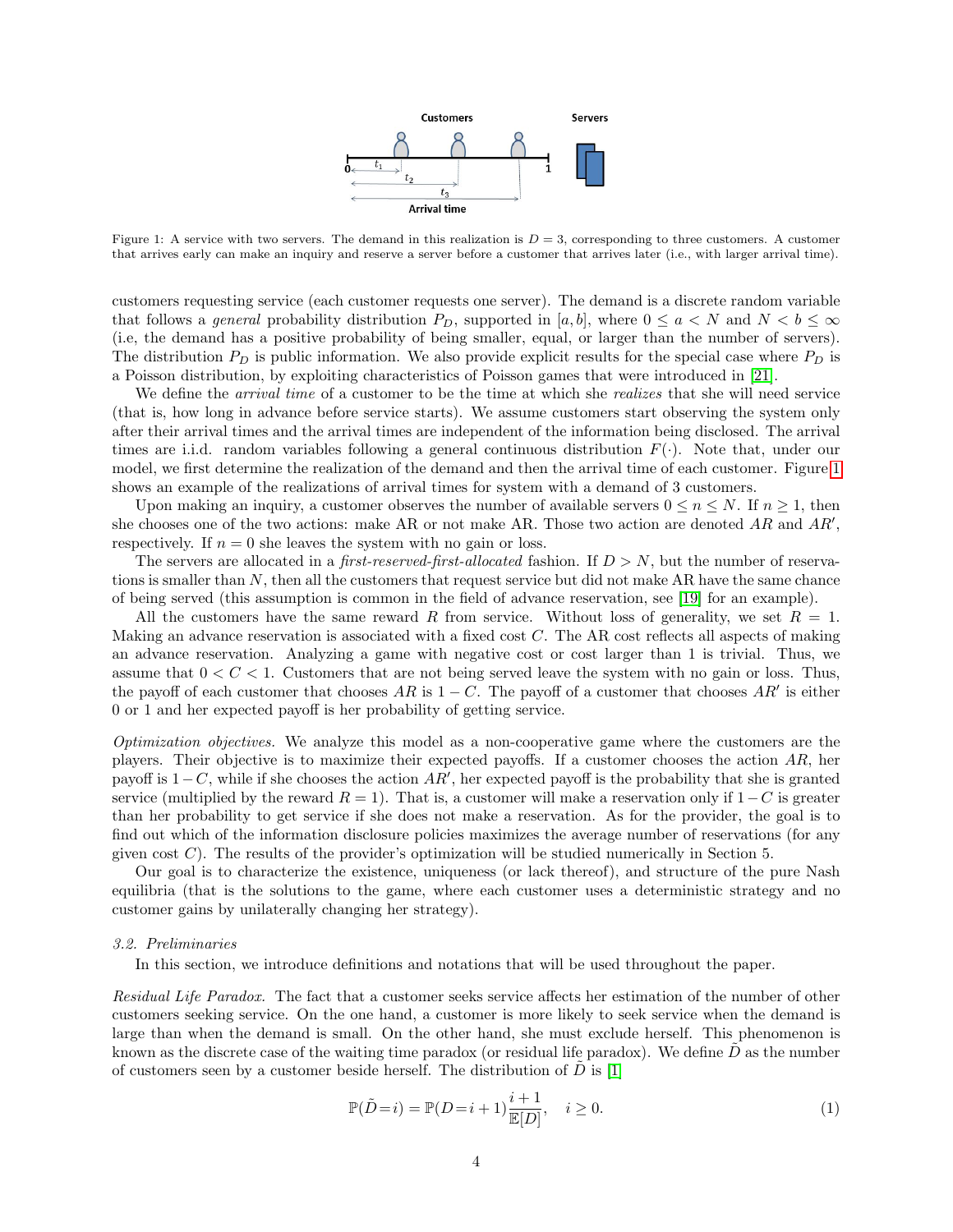Normalized Arrival Time. We define the normalized arrival time t of a customer to be the value of the cumulative distribution function (CDF) of her arrival time x, that is,  $t = F(x)$ . Due to the probability integral transformation theorem [\[6,](#page-16-19) p. 320], the normalized arrival time of each customer is a random variable that is uniformly distributed in  $[0, 1]$ , where 1 is the time at which service starts. That is, a customer with normalized arrival time 0 is with probability 1 the first to make an inquiry, while a customer with arrival time 1 is with probability 1 the last to make an inquiry. Throughout the paper, and without any loss of generality, we only consider the normalized arrival time and refer to it as the arrival time for simplicity. Note that results for the normalized arrival time t can be converted back to the original arrival time x by applying the inverse transformation  $x = F^{-1}(t)$ .

Probability of Service. Since customers are statistically identical, we only consider symmetric strategies (a common assumption in the literature of queueing games [\[22\]](#page-17-2)). These strategies correspond to a mapping  $\sigma$ of the arrival time t and the number of available servers n to the probability of choosing the action  $AR$ . Thus, we denote a general strategy by  $\sigma(t, n)$ .

Consider a tagged customer that arrives at time t. We define  $\tilde{D}_{AR}$  to be the total number of reservations as seen by the tagged customer beside herself and  $D_{AR}(t)$  to be the number of reservations made before her arrival (both are random variables). We denote by S the event that a customer gets service and by  $\{S|\sigma, \tilde{D}_{AR}(t)=N-n\}$  the event that a tagged customer arriving at time t gets service, while she observes  $n \geq 1$  available servers, chooses AR', and the rest of the customers follows the strategy  $\sigma$ . We then refer to  $\mathbb{P}(S|\sigma, D_{AR}(t) = N-n)$  as the probability of service. Note that the probability of service applies only to customers that choose  $AR'$ , since service is granted to customers that choose AR upon observing  $n \geq 1$ available servers.

Similarly, let  $\tilde{D}_{AR'}$  represent the total number of customers choosing  $AR'$ , as seen by the tagged customer beside herself. Note that  $\ddot{D} = \ddot{D}_{AR} + \ddot{D}_{AR'}$ .

Since customers aim to maximize their expected payoff, at equilibrium, a customer that arrives at time t and observes n available servers chooses AR only if  $\mathbb{P}(S|\sigma, D_{AR}(t)=N-n) \leq 1-C$  and chooses AR' only if  $\mathbb{P}(S|\sigma, D_{AR}(t)=N-n) \geq 1-C$ .

Non-degenerate Equilibria. In theory, the game under consideration may have an infinite number of equilibria. For example, suppose that  $\sigma(t, n) = 0$  for all  $0 \le t \le 1$  and  $n > 0$  and suppose that  $\mathbb{P}(S|\sigma, \tilde{D}_{AR}(t))$  $0$ ) = 1 – C (i.e., all customers choose AR' and are indifferent between the actions AR and AR'). In this case,  $\sigma$  is an equilibrium strategy. Yet,

$$
\sigma(t, n) = \begin{cases} 1 & \text{if } t = 0.5, \\ 0 & \text{otherwise,} \end{cases}
$$

is also an equilibrium strategy, since the probability that a customer arrives exactly at  $t = 0.5$  is zero. In practice, all customers choose  $AR'$  under both strategies. To eliminate such degenerate cases, we assume:

**Assumption 1.** Let  $n \geq 1$ ,  $0 \leq t \leq 1$ , and  $0 \leq x \leq 1$ . At equilibrium, if  $\sigma(n,t) = x$ , then there must exist a non-zero measure interval I such that  $t \in I$  and  $\sigma(n, t') = x$  for all  $t' \in I$ .

#### 3.3. Equilibria Analysis

In this section, we characterize the pure Nash equilibria. First, we state that there exist  $N$  timethresholds, such that, at equilibrium, a customer that observes  $n$  available servers will make a reservation only if she arrives before the  $n$ -th time-threshold.

**Definition 1.** Let  $\tau^e = {\tau_1^e, \tau_2^e, ..., \tau_N^e}$ , where  $0 \leq \tau_N^e \leq \tau_{N-1}^e \leq ... \leq \tau_1^e \leq 1$ . A strategy function  $\sigma(t, n)$  is a threshold strategy if it has the form:

$$
\sigma(t,n) = \begin{cases} 1 & \text{if } t < \tau_n^e, \\ 0 & \text{if } t \ge \tau_n^e. \end{cases} \tag{2}
$$

<span id="page-4-0"></span>**Theorem 1.** At a pure equilibrium, all customers follow a threshold strategy.

PROOF. See Appendix.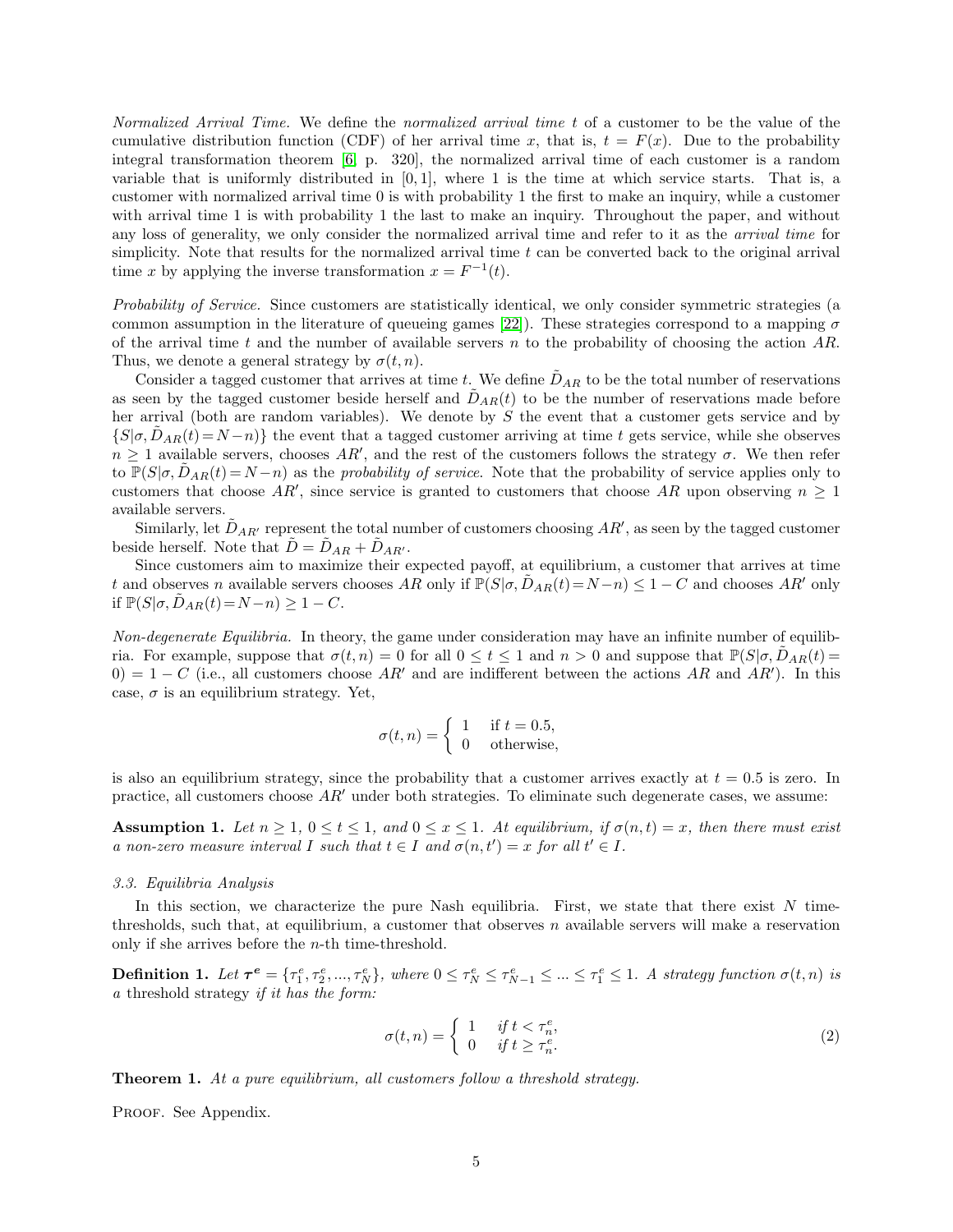This theorem implies that a customer that arrives after the *n*-th time-threshold  $\tau_n^e$  and observes *n* available servers will not make a reservation. Consequently, no other customer coming afterward will make a reservation since each such customer also arrives after  $\tau_n^e$  and also observes n available servers.

In the remainder of this section, we show that a unique pure equilibrium exists for any AR cost. Furthermore, we show that there is a critical value  $C$  such that costs higher than  $C$  lead to an equilibrium with no reservations.

First, we denote by  $\sigma_{\tau^e}$  an equilibrium strategy constructed by a set of N time-thresholds  $\tau^e$  =  $\{\tau_1^e, \tau_2^e, ..., \tau_N^e\}$ . For such a strategy to be an equilibrium, the following must hold for any  $n \in \{1, ..., N\}$ :

(i) If  $\tau_n^e > 0$ , then

<span id="page-5-0"></span>
$$
\mathbb{P}(S|\sigma_{\tau^e}, \tilde{D}_{AR}(\tau_n^e) = N - n) = 1 - C.
$$
\n(3)

(ii) If  $\tau_n^e = 0$ , then

<span id="page-5-3"></span><span id="page-5-1"></span>
$$
\mathbb{P}(S|\sigma_{\tau^e}, \tilde{D}_{AR}(\tau_n^e) = N - n) \ge 1 - C. \tag{4}
$$

To understand this property, consider a virtual customer that arrives at time  $\tau_n^e$  and observes  $1 \leq n \leq N$ available servers. We refer to such a customer as the *n*-th threshold customer. If  $\tau_n^e > 0$ , then customers that arrive before  $\tau_n^e$  choose AR, while customers that arrive after  $\tau_n^e$  choose AR'. Hence, a customer that arrives exactly at the time-threshold must be indifferent between the two options. If  $\tau_n^e = 0$ , then all customers choose  $AR'$ . Thus, the probability of service of all customers (including the n-th threshold customer) should be no smaller than  $1 - C$ .

To prove that the game has exactly one pure equilibrium, we will show that for each  $1 \leq n \leq N$  there is exactly one time-threshold  $\tau_n^e$  for which Eq. [\(3\)](#page-5-0) or Eq. [\(4\)](#page-5-1) hold. For this purpose, we develop an expression of the probability of service of the  $n$ -th threshold customer as a function of the set of time-thresholds  $\tau = {\tau_1, \tau_2, ..., \tau_N}$ . We denote this quantity by  $\pi_n(\tau)$ . If the *n*-th threshold customer chooses AR', then all customers that arrive after her also choose  $AR'$ . In this case  $\tilde{D}_{AR} = N - n$ . The probability of service of the n-th threshold customer is

$$
\pi_n(\tau) = \sum_{i=N-n}^{N-1} \mathbb{P}(\tilde{D} = i | \tilde{D}_{AR} = N - n) \cdot 1 + \sum_{i=N}^{b} \mathbb{P}(\tilde{D} = i | \tilde{D}_{AR} = N - n) \cdot \frac{n}{i+1 - (N-n)}.
$$
(5)

The first term is the probability that the total demand is smaller than  $N$  (recall that  $D$  is the number of customers as observed by a tagged customer excluding herself). In this case, service is guaranteed to all customers. The second term is the probability to get service when the demand exceeds N. In this case, the n unreserved servers will be arbitrarily allocated among customers that chose  $AR'$ . Next, we develop an expression for  $\pi_n(\tau)$  that directly relates to the system parameters (i.e., an expression that does not include  $D_{AR}$ ).

<span id="page-5-5"></span>**Lemma 1.** Let  $1 \leq n \leq N$ . The probability of service of the n-th threshold customer is

$$
\pi_n(\tau) = \frac{\sum_{i=N-n}^{N-1} \mathbb{P}(\tilde{D}=i) \binom{i}{N-n} (1-\tau_n)^i + \sum_{i=N}^{b} \mathbb{P}(\tilde{D}=i) \binom{i}{N-n} (1-\tau_n)^i \frac{n}{i+1-(N-n)}}{\sum_{i=N-n}^{b} \mathbb{P}(\tilde{D}=i) \binom{i}{N-n} (1-\tau_n)^i}.
$$
(6)

PROOF. First, we find an expression for  $\mathbb{P}(\tilde{D} = i|\tilde{D}_{AR} = N - n)$ . For brevity, let  $m \triangleq N - n$ . Using Bayes' theorem, we obtain

<span id="page-5-4"></span><span id="page-5-2"></span>
$$
\mathbb{P}(\tilde{D}=i|\tilde{D}_{AR}=m) = \frac{\mathbb{P}(\tilde{D}=i)\mathbb{P}(\tilde{D}_{AR}=m|\tilde{D}=i)}{\mathbb{P}(\tilde{D}_{AR}=m)}
$$
  
= 
$$
\frac{\mathbb{P}(\tilde{D}=i)\mathbb{P}(\tilde{D}_{AR}=m|\tilde{D}=i)}{\sum_{k=m}^{b} P(\tilde{D}=k)\mathbb{P}(\tilde{D}_{AR}=m|\tilde{D}=k)}, \quad \forall i \in [m, b].
$$
 (7)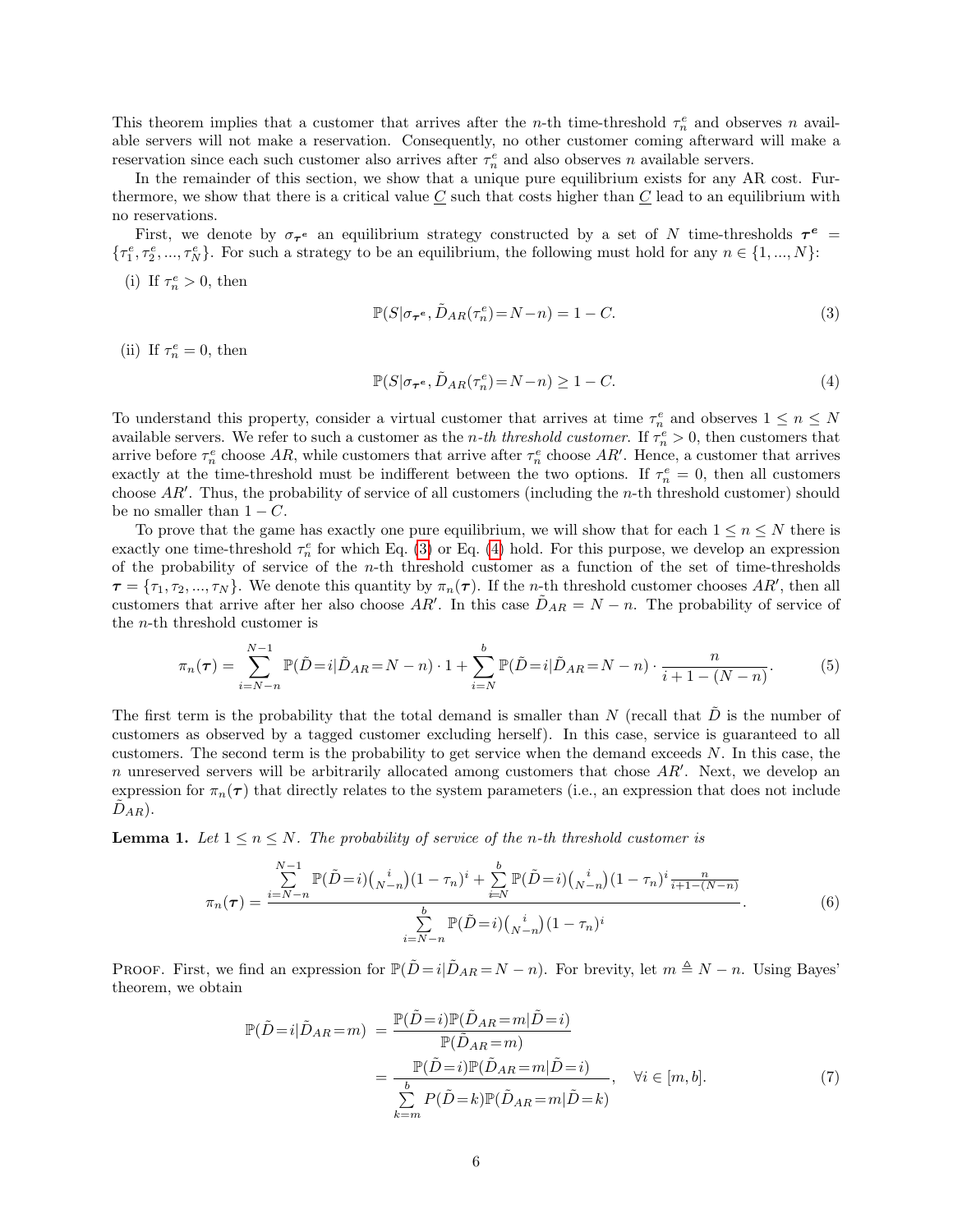Next, we develop an expression for  $\mathbb{P}(\tilde{D}_{AR} = m | \tilde{D} = i)$ . Given that i customers request service, the probability that exactly m customers choose  $AR$  is the probability that the first m customers among them choose AR (i.e., the arrival time of the j-th customer is smaller than  $\tau_{N-j}$  for all  $j \in \{1, ..., m\}$ ), while the last  $i - m$  customers choose  $AR'$  (i.e., the arrival times of the  $m + 1$  customer and on are larger than  $\tau_n$ ). We denote by  $AR_m$  the event that a given subset of m customers choose AR in a system that it is initially empty. The probability that the remaining  $i - m$  customers choose  $AR'$  in a system with n available servers is  $(1 - \tau_n)^{i-m}$ . Thus,

<span id="page-6-1"></span><span id="page-6-0"></span>
$$
\mathbb{P}(\tilde{D}_{AR} = m | \tilde{D} = i) = {i \choose m} \mathbb{P}(AR_m)(1 - \tau_n)^{i - m}.
$$
\n(8)

The term  $P(AR_m)$  will be canceled out, and therefore we do not develop an expression for it. Substituting Eq.  $(7)$  and Eq.  $(8)$  into Eq.  $(5)$ , we get

$$
\pi_n(\tau) = \frac{\sum_{i=m}^{N-1} \mathbb{P}(\tilde{D}=i) \binom{i}{m} \mathbb{P}(AR_m) (1-\tau_n)^{(i-m)} + \sum_{i=N}^{b} \mathbb{P}(\tilde{D}=i) \binom{i}{m} \mathbb{P}(AR_m) (1-\tau_n)^{i-m} \frac{n}{i+1-m}}{\sum_{i=m}^{b} \mathbb{P}(\tilde{D}=i) \binom{i}{m} \mathbb{P}(AR_m) (1-\tau_n)^{(i-m)}}.
$$
(9)

Note that  $\mathbb{P}(AR_m)$  and  $(1 - \tau_n)^{-m}$  do not depend on i. Since those two terms appear in each term of the numerator and the denominator, we can cancel them out and conclude that Eq.  $(6)$  holds  $\Box$ .

From Lemma [1,](#page-5-5) we deduce:

Corollary 1.  $\pi_n(\tau)$  only depends on  $\tau_n \in \tau$ .

We thus redefine the function  $\pi_n(\cdot)$  such that the time-threshold  $\tau_n$  is its only input. This result implies that the probability of service of an n-th threshold customer depends only on her own time-threshold and not on the time-thresholds of other customers.

Example 1a. Assume that the demand is uniformly distributed between 1, 2 and 3. We compute the distribution of  $\ddot{D}$  using Eq. [\(1\)](#page-3-1):

<span id="page-6-2"></span>
$$
\mathbb{P}(\tilde{D}=i) = \begin{cases} 1/6 & \text{if } i = 0, \\ 1/3 & \text{if } i = 1, \\ 1/2 & \text{if } i = 2. \end{cases}
$$

Applying this demand distribution on Eq. [\(6\)](#page-5-4), we get

$$
\pi_2(\tau_2) = \frac{1 + 2(1 - \tau_2) + 2(1 - \tau_2)^2}{1 + 2(1 - \tau_2) + 3(1 - \tau_2)^2},\tag{10}
$$

and

<span id="page-6-4"></span><span id="page-6-3"></span>
$$
\pi_1(\tau_1) = \frac{2 + 3(1 - \tau_1)}{2 + 6(1 - \tau_1)}.
$$
\n(11)

We will later return to this example. Next, we show that  $\pi_n(\tau_n)$  increases with both  $\tau_n$  and n, that is, the probability of service of an n-threshold customer increases as her time-threshold gets closer to the start of service. Moreover, for any time  $\tau \in [0, 1)$ , the probability of service of an *n*-threshold customer with time-threshold  $\tau$  is strictly larger than the probability of service of an  $(n-1)$ -threshold customer with the same time-threshold. We use these two properties to prove the uniqueness and existence of the equilibrium.

**Lemma 2.** For any  $n \in \{1, 2, ..., N\}$ , the following holds:

- (i)  $\pi_n(\tau_n)$  is continuous and strictly increasing in the range [0, 1).
- (ii)  $\pi_n(\tau) > \pi_{n-1}(\tau)$ , for any  $\tau \in [0,1)$ .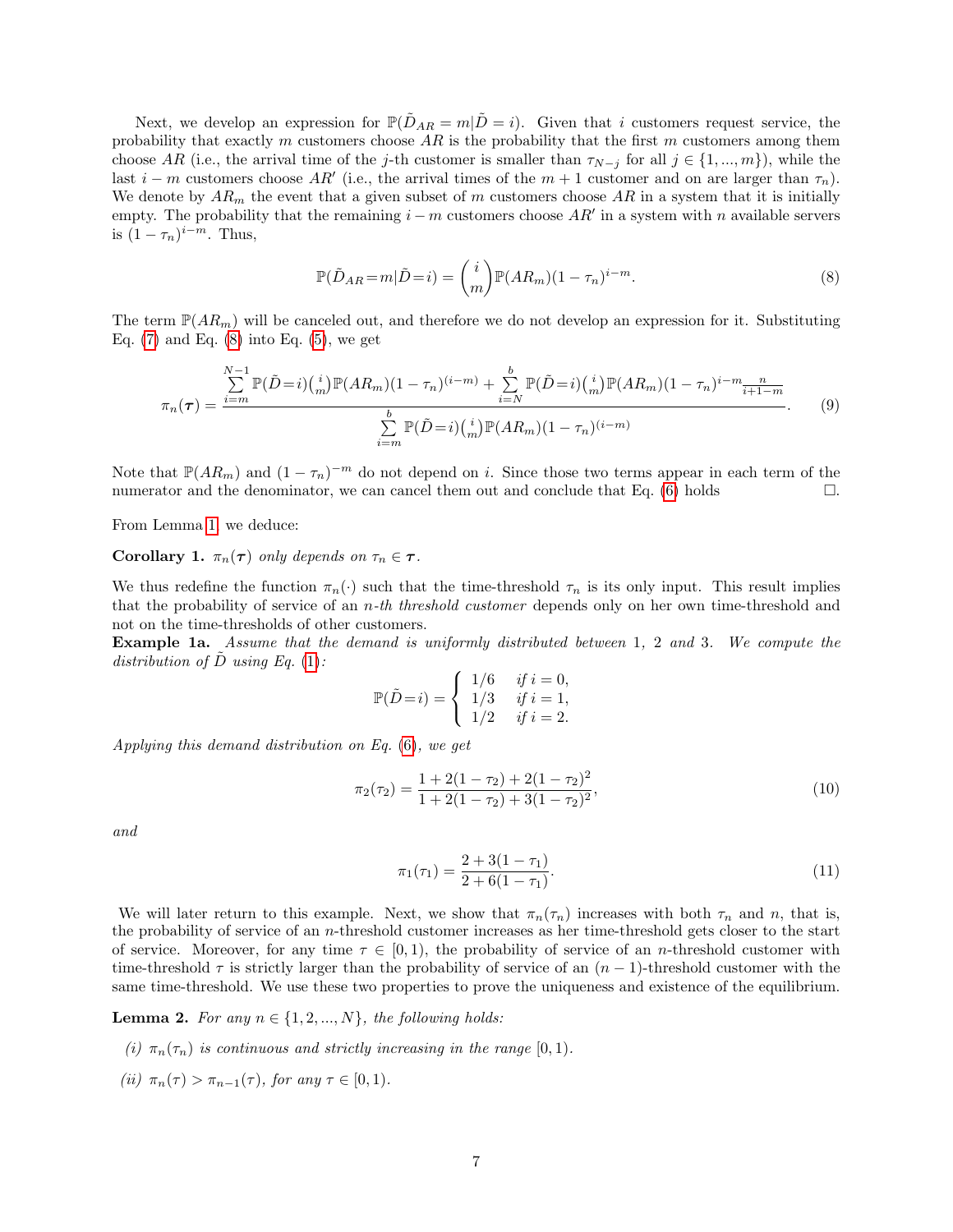PROOF. Set  $m = N - n$  and, for  $j \in [m, b]$ , define

$$
\alpha_j \triangleq \mathbb{P}(\tilde{D}=j) \binom{j}{m},\tag{12}
$$

<span id="page-7-2"></span>and

$$
\beta_j \triangleq \begin{cases} 1 & \text{if } j < N, \\ \frac{n}{j+1-m} & \text{if } j \ge N. \end{cases}
$$
 (13)

We rewrite Eq. [\(6\)](#page-5-4)

$$
\pi_n(\tau_n) = \frac{\sum_{j=m}^b \alpha_j \beta_j (1 - \tau_n)^j}{\sum_{i=m}^b \alpha_i (1 - \tau_n)^i}.
$$
\n(14)

For proving (i), we compute the derivative of  $\pi_n(\tau_n)$  with respect to  $\tau_n$  and show that it is positive for any  $\tau_n \in [0,1)$ . We have

$$
\frac{d\pi_n}{d\tau_n} = \frac{-\sum\limits_{j=m}^{b} \alpha_j \beta_j j (1 - \tau_n)^{j-1} \sum\limits_{i=m}^{b} \alpha_i (1 - \tau_n)^i + \sum\limits_{j=m}^{b} \alpha_j \beta_j (1 - \tau_n)^j \sum\limits_{i=m}^{b} \alpha_i i (1 - \tau_n)^{i-1}}{\left(\sum\limits_{i=m}^{b} \alpha_i (1 - \tau_n)^i\right)^2}
$$
\n
$$
= \frac{\sum\limits_{j=m}^{b} \sum\limits_{i=m}^{b} \alpha_j \alpha_i \beta_j (1 - \tau_n)^{i+j-1} (i - j)}{\left(\sum\limits_{i=m}^{b} \alpha_i (1 - \tau_n)^i\right)^2}.
$$
\n(15)

We need to show that the numerator of Eq. [\(15\)](#page-7-0) is positive. Let consider any element of the numerator  ${i = k, j = l}$  and it conjugate element  ${i = l, j = k}$ . By summing these two elements we get

<span id="page-7-1"></span><span id="page-7-0"></span>
$$
\alpha_l \alpha_k (1 - \tau_n)^{l+k-1} (k-l)(\beta_l - \beta_k). \tag{16}
$$

Since  $\beta_i = \beta_{i-1}$  for all  $i < N$  and  $\beta_i < \beta_{i-1}$  for all  $i \ge N$ , we deduce that  $\beta_l - \beta_k = 0$  if both k and l are smaller than N. Otherwise,  $\beta_l - \beta_k$  has the same sign as  $k - l$ . Thus, for any value of k and l, Eq. [\(16\)](#page-7-1) is either zero or positive. We conclude that the sum of the numerator of Eq. [\(15\)](#page-7-0) is positive, and hence the derivative of  $\pi_n(\tau_n)$  is positive.

Next, we show that  $\pi_n(\tau_n)$  is a continuous function in [0,1]. In Eq. [\(9\)](#page-6-1), both the numerator and denominator are probabilities. Hence, although they consist of an infinite number of terms, they have a finite limit for any value of  $\tau_n \in [0,1)$ . Since they are both polynomial expression of  $\tau_n$  with a finite limit, they are continuous (see Cauchy's uniform convergence criterion [\[31,](#page-17-12) p.246]). The denominator is equal to zero only at  $\tau_n = 1$ . Thus, we conclude that  $\pi_n(\tau_n)$  is continuous in [0, 1).

For proving (ii), we show that

$$
\frac{\sum_{i=m}^{b} \alpha_i \beta_i (1-\tau)^i}{\sum_{i=m}^{b} \alpha_i (1-\tau)^i} - \frac{\sum_{j=m+1}^{b} \alpha_j \beta_j (1-\tau)^j}{\sum_{j=m+1}^{b} \alpha_j (1-\tau)^j} > 0.
$$
\n(17)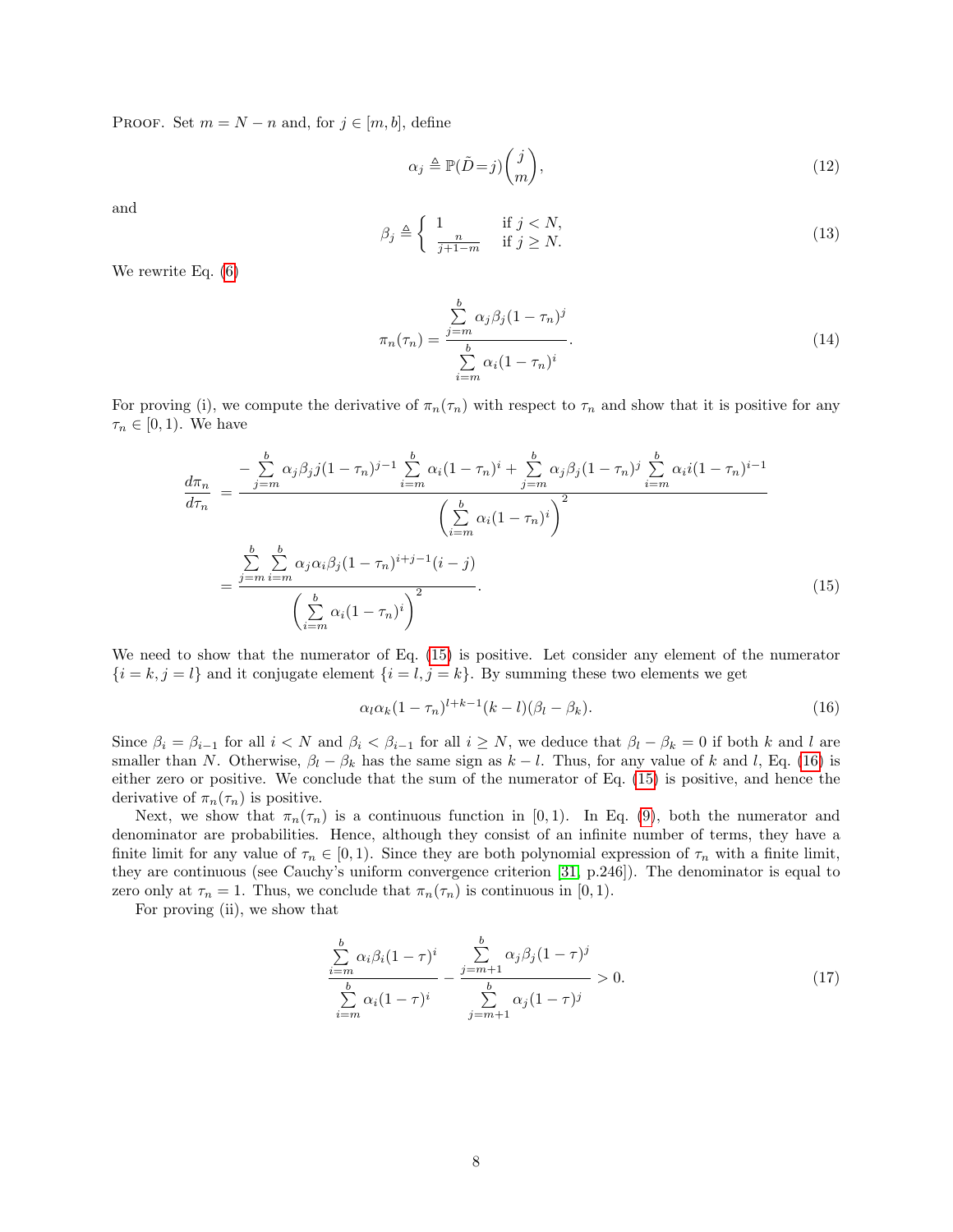This is equivalent to showing that

$$
\sum_{i=m}^{b} \alpha_{i} \beta_{i} (1-\tau)^{i} \sum_{j=m+1}^{b} \alpha_{j} (1-\tau)^{j} - \sum_{i=m}^{b} \alpha_{i} (1-\tau)^{i} \sum_{j=m+1}^{b} \alpha_{j} \beta_{j} (1-\tau)^{j}
$$
\n
$$
= \sum_{i=m}^{b} \alpha_{i} (1-\tau)^{i} \left( \beta_{i} \sum_{j=m+1}^{b} \alpha_{j} (1-\tau)^{j} - \sum_{j=m+1}^{b} \alpha_{j} \beta_{j} (1-\tau)^{j} \right)
$$
\n
$$
= \sum_{i=m}^{b} \alpha_{i} (1-\tau)^{i} \left( \sum_{j=m+1}^{b} \alpha_{j} (1-\tau)^{j} (\beta_{i} - \beta_{j}) \right)
$$
\n
$$
= \sum_{i=m}^{b} \alpha_{i} (1-\tau)^{i} \left( \sum_{j=m}^{b} \alpha_{j} (1-\tau)^{j} (\beta_{i} - \beta_{j}) \right) + \sum_{i=m}^{b} \alpha_{i} \alpha_{m} (1-\tau)^{i+m} (\beta_{m} - \beta_{i}) > 0. \qquad (18)
$$

In Eq. [\(18\)](#page-8-0), the first term is 0, while the second term is positive (note that, by Eq. [\(13\)](#page-7-2),  $\beta_m = 1$ ).

We define two types of threshold equilibria:

**Definition 2.** In a none-make- $AR$  equilibrium, none of the customers, regardless of their arrival times, choose AR.

**Definition 3.** In a some-make-AR equilibrium, all customers follow a threshold strategy with a set of thresholds  $0 < \tau_N^e < \tau_{N-1}^e < ... < \tau_1^e < 1$ .

We define the critical cost

<span id="page-8-2"></span><span id="page-8-1"></span><span id="page-8-0"></span>
$$
\underline{C} \triangleq 1 - \pi_N(0). \tag{19}
$$

We are now ready to state the main result of this section:

**Theorem 2.** Given any number of servers  $N$  and any demand distribution  $D$ :

- If  $C < C$ , there exists one pure equilibrium and its type is some-make-AR.
- If  $C \geq C$ , there exists one pure equilibrium and its type is none-make-AR.

PROOF. See Appendix.

Thus, this theorem states the existence and uniqueness of a critical reservation fee  $C$ . If  $C > C$ , then no customer makes a reservation because the fee is too high. If  $C < C$ , then customers may make reservations depending on their arrival times and the number of available servers that they observe.

**Example 1b.** Continuing the previous example, we substitute Eq. [\(10\)](#page-6-2) into Eq. [\(19\)](#page-8-1) and get  $C = 1 - 5/6$ . Thus, any C larger than  $1/6$  leads to a none-make-AR equilibrium. Next, assume  $C = 0.1$ . By solving the equalities  $\pi_2(\tau_2) = 1-0.1$  and  $\pi_1(\tau_1) = 1-0.1$ , using Eq. [\(10\)](#page-6-2) and Eq. [\(11\)](#page-6-3), we obtain that the time-thresholds at equilibrium are  $\tau_1^e = 0.917$  and  $\tau_2^e = 0.453$ . That is, if the first customer making an inquiry arrives before  $t = 0.453$ , then she makes a reservation. If the demand is larger than 1 and the second customer making an inquiry arrives before 0.917, then the second server will also be reserved.

#### 3.4. Poisson Distributed Demand

In the previous section, we studied a game with demand that follows a general distribution. In this section, we apply the result on a system with Poisson distributed demand with mean  $\lambda$ . In Poisson games (i.e., games in which the number of players is Poisson distributed) the distribution of the number of players and the distribution of the number of players as seen by a tagged player, excluding herself, are identical [\[21\]](#page-17-11) (using Eq. [\(1\)](#page-3-1), one can indeed see that this property holds true for D and  $\ddot{D}$ ). Furthermore, if players are randomly ascribed to different types with fixed probabilities, the number of players of each type is independent of the number of players of other types and is also Poisson distributed. Hence, from the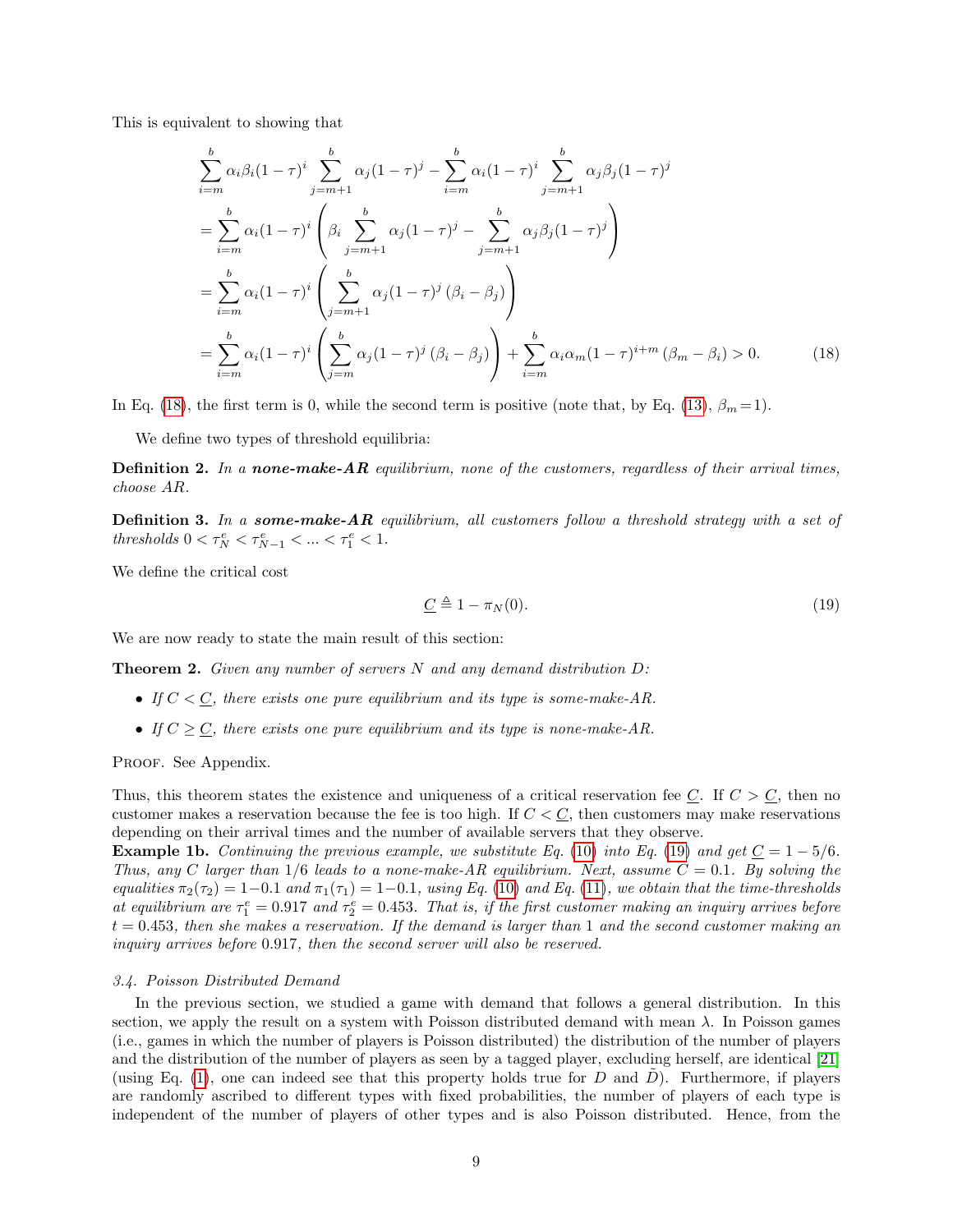perspective of the n-th threshold customer, the number of customers that arrive after her is a Poisson random variable with parameter  $\lambda(1-\tau_n)$ . If she chooses AR', then all those customers also choose AR'. Using this property, we can express the probability of service in a simpler way than in Eq. [\(6\)](#page-5-4). Specifically,

$$
\pi_n(\tau_n) = \sum_{i=0}^{N-1} \mathbb{P}(\tilde{D}_{AR'} = i) + \sum_{i=N}^{\infty} \mathbb{P}(\tilde{D}_{AR'} = i) \frac{n}{i+1}.
$$
\n(20)

The first term is the probability that the number of customers choosing  $AR'$  is smaller than N. In this case, service is guaranteed to all customers. The second term is the probability to get service when the demand exceeds N. In this case, the n unreserved servers will be arbitrarily allocated to customers that chose  $AR'$ . We substitute

<span id="page-9-0"></span>
$$
\mathbb{P}(\tilde{D}_{AR'}=i) = e^{-\lambda(1-\tau_n)} \frac{(\lambda(1-\tau_n))^i}{i!} \tag{21}
$$

into Eq. [\(20\)](#page-9-0) and obtain a closed form expression for  $\pi_n(\tau_n)$ , namely

$$
\pi_n(\tau_n) = e^{-\lambda(1-\tau_n)} \sum_{i=0}^{n-1} \frac{(\lambda(1-\tau_n))^i}{i!} + e^{-\lambda(1-\tau_n)} \sum_{i=n}^{\infty} \frac{(\lambda(1-\tau_n))^i}{i!} \frac{n}{i+1}
$$
  
\n
$$
= e^{-\lambda(1-\tau_n)} \sum_{i=0}^{n-1} \frac{(\lambda(1-\tau_n))^i}{i!} + \frac{n}{\lambda(1-\tau_n)} e^{-\lambda(1-\tau_n)} \sum_{i=n+1}^{\infty} \frac{(\lambda(1-\tau_n))^i}{i!}
$$
  
\n
$$
= e^{-\lambda(1-\tau_n)} \sum_{i=0}^{n-1} \frac{(\lambda(1-\tau_n))^i}{i!} + \frac{n}{\lambda(1-\tau_n)} \left(1 - e^{-\lambda(1-\tau_n)} \sum_{i=0}^n \frac{(\lambda(1-\tau_n))^i}{i!}\right).
$$
 (22)

Using the upper incomplete Gamma function

<span id="page-9-1"></span>
$$
\Gamma[s, x] \triangleq (s-1)! e^{-x} \sum_{k=0}^{s-1} \frac{x^k}{k!},
$$
\n(23)

we obtain

$$
\pi_n(\tau_n) = \frac{n}{\lambda(1 - \tau_n)} + \frac{\Gamma[n, \lambda(1 - \tau_n)]}{(n - 1)!} - \frac{\Gamma[1 + n, \lambda(1 - \tau_n)]}{\lambda(1 - \tau_n)(n - 1)!}.
$$
\n(24)

**Example 2.** Consider a game with  $N = 6$  servers, average demand  $\lambda = 6$  and reservation cost  $C = 0.15$ . To find the equilibrium strategy, we first check which type of equilibrium prevails. Since  $1-\pi_6(0) = 0.16 > 0.15$ , we deduce that the game has a some-make-AR equilibrium (see Theorem [2\)](#page-8-2). We then solve the following set of equations:

$$
1 - 0.15 = \frac{n}{6\tau_n} + \frac{\Gamma[n, 6(1 - \tau_n)]}{(n - 1)!} - \frac{\Gamma[1 + n, 6(1 - \tau_n)]}{6(1 - \tau_n)(n - 1)!}, \quad \forall n \in \{1, 2, 3, 4, 5, 6\}.
$$
 (25)

The solution is the set of time-thresholds  $\tau^e = \{0.944, 0.787, 0.605, 0.416, 0.223, 0.027\}$ . That is, at equilibrium, a customer that observes an empty system (i.e.,  $n = N$ ) will choose AR only if she arrives before  $t = 0.027$ , while a customer that observes one available server will choose AR if she arrives before  $t = 0.944$ . Figure [2](#page-10-1) shows the intersection of  $1 - C$  with the functions  $\pi_n(\tau_n)$  for  $n = 1, 2, ... 6$ .

In this example, the probability that all customers arrive after  $\tau_6^e$ , and hence all customers choose AR' is

$$
\sum_{i=0}^{\infty} \mathbb{P}(D=i)(1-\tau_6^e)^i = e^{-6} \sum_{i=0}^{\infty} \frac{6^i}{i!} (0.973)^i = 0.850.
$$
 (26)

If the provider does not disclose information about the number of available servers, as suggested in [\[28\]](#page-17-6), then under the same parameters there is a unique equilibrium and the probability that all customers choose  $AR<sup>o</sup>$ is smaller than 0.01.

The example illustrates the drawback of the *full-information* policy: even if a *some-make-AR* equilibrium exists, there is a high chance that no customer will make a reservation. Specifically, if the first customer arrives after  $\tau_N^e$ , then neither this customer nor all following customers will make a reservation.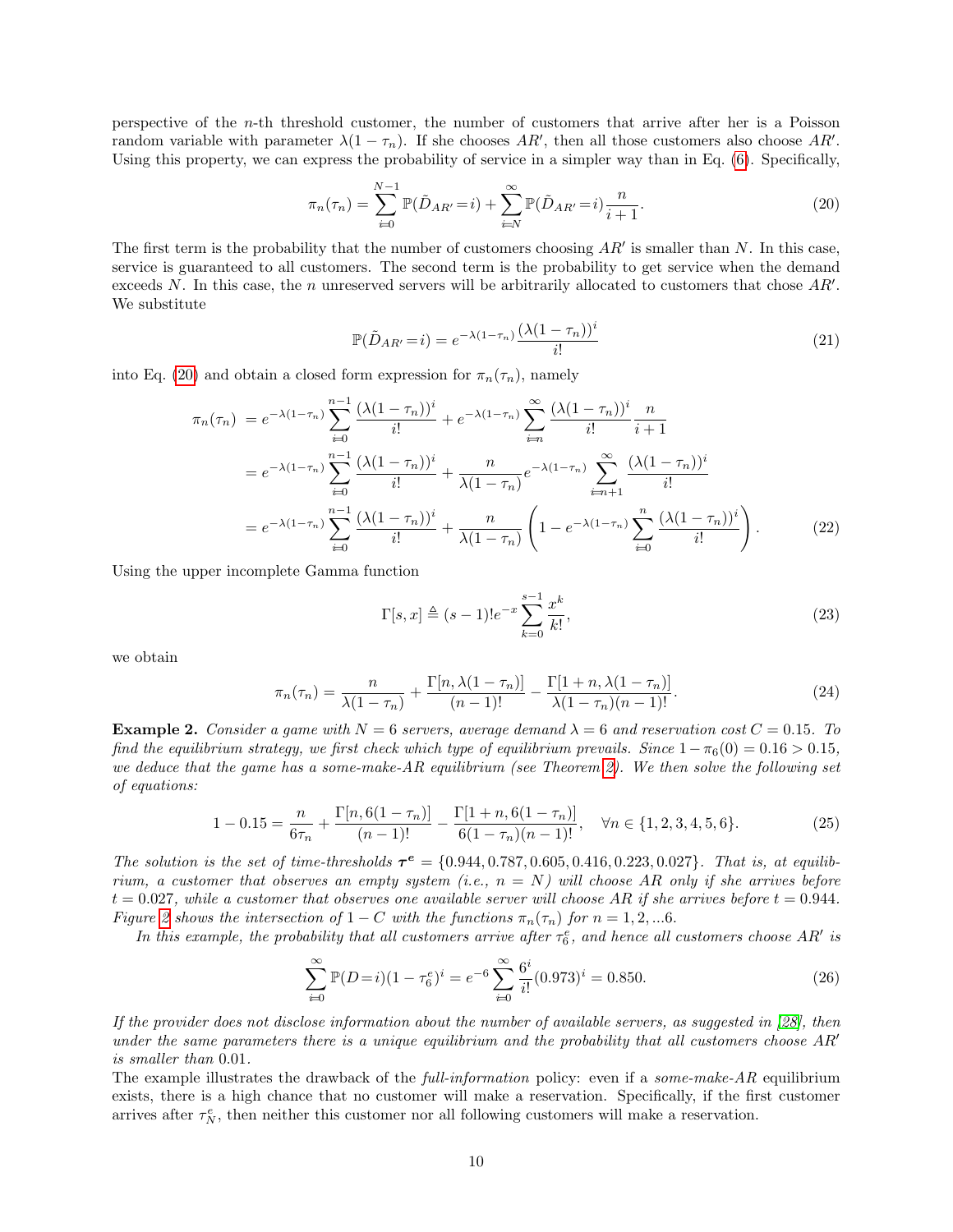<span id="page-10-1"></span>

Figure 2: Illustration of Example 2. For each number of available servers  $i \in 1, 2, \ldots, 6$ , the probability of service  $\pi_i$  as a function of the time-threshold  $\tau$  (which represents the expected payoff of a threshold customer that is not making AR) intersects once with the line  $1 - C$  (which represents the payoff of any customer making AR), thus showing the uniqueness of the equilibrium. As the number of available servers i decreases, the time threshold at which customers stop making AR increases (i.e., customers are more likely to make AR when observing fewer available servers).

#### <span id="page-10-0"></span>4. Partial-information Model

We next consider a *partial-information* policy. Under this policy, customers are notified about the number of available servers only if this number is below or equal to some threshold denoted  $M$ , where  $M \in \{1, 2, ..., N-1\}$ . Under this policy, an unnotified customer can deduce that the number of available servers is larger than M. In this section, we analyze the equilibrium structure of the *partial-information* policy, assuming that customers know that this policy is used. Note that if  $M = N - 1$ , then an unnotified customer knows that all servers are available, and therefore a *partial-information* policy with  $M = N - 1$  is equivalent to the full-information policy.

A result similar to Theorem [1](#page-4-0) also holds for the partial-information game. Thus, this game has the same two types of equilibria (i.e., *none-make-AR* and *some-make-AR*), as the *full-information* game. In this game, all unnotified customers use the same time-threshold, denoted by  $\tau_u$ , which replaces the timethresholds  $\{\tau_{M+1},...,\tau_N\}$ . Thus, the set of time-thresholds now contains  $M+1$  time-thresholds. Eq. [\(6\)](#page-5-4), which describes the probability of service of the threshold customers in the *full-information* model, is still valid for the notified customers. In order to find the time-threshold followed by unnotified customers, we consider an unnotified threshold customer. As earlier, this represents a virtual unnotified customer that arrives exactly at the time-threshold followed by unnotified customers.

We denote the probability of service of the unnotified threshold customer by  $\pi_u(\tau_u)$ . We express it, using the law of total probability, by conditioning on the number of available servers  $i \in \{M+1, M+2, \ldots, N\}$ , given that at least  $N - M$  servers are available. As we showed in the previous section, the probability of service of the i-th threshold customer is independent of all other time-thresholds. Thus, we can construct  $\pi_u(\tau_u)$  using  $\pi_i(\cdot)$  as defined in Eq. [\(6\)](#page-5-4), namely

<span id="page-10-2"></span>
$$
\pi_u(\tau_u) = \sum_{i=M+1}^N \pi_i(\tau_u) \mathbb{P}(\tilde{D}_{AR} = N - i | \tilde{D}_{AR} < N - M). \tag{27}
$$

The distribution of  $D_{AR}$  can be found using the law of total probability conditioned on  $\tilde{D}$ . Given  $\tilde{D}$ ,  $\tilde{D}_{AR}$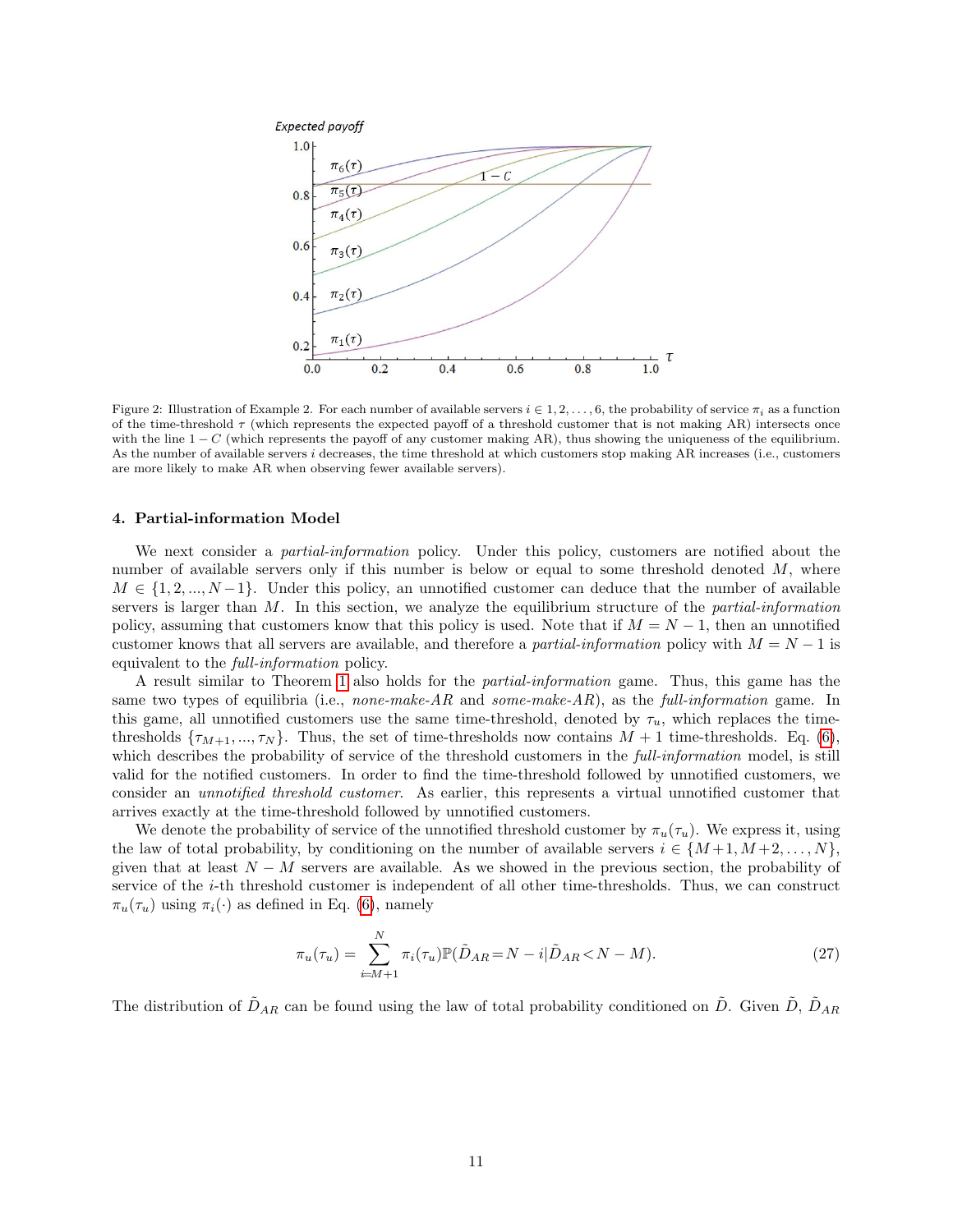is a binomial random variable with success probability  $\tau_u$ . Thus,

<span id="page-11-2"></span>
$$
\mathbb{P}(\tilde{D}_{AR}=i) = \sum_{j=i}^{\infty} \mathbb{P}(\tilde{D}=j) \mathbb{P}(\tilde{D}_{AR}=i|\tilde{D}=j)
$$

$$
= \sum_{j=i}^{\infty} \mathbb{P}(\tilde{D}=j) {j \choose i} \tau_u^i (1-\tau_u)^{j-i}.
$$
(28)

Next, we show that, unlike the probability of service of an notified threshold customer,  $\pi_u(\tau_u)$  is not necessarily an increasing function of the time-threshold  $\tau_u$ . In this case, the equality  $\pi_u(\tau_u) = 1 - C$  may hold for more than one value of  $\tau_u$  and the equilibrium will not be unique.

We prove our claim by the means of an example. Assume that the demand is Poisson distributed with parameter λ. As in the previous section, we use the properties of Poisson games to simplify the expression of  $\pi_u(\tau_u)$ . If all unnotified customers follow a threshold-strategy with time-threshold  $\tau_u$ , then the number of customers choosing AR (i.e.,  $\tilde{D}_{AR}$ ) and the number of customers choosing AR' (i.e.,  $\tilde{D}_{AR'}$ ) are independent Poisson random variables with parameters  $\lambda \tau$  and  $\lambda (1 - \tau_u)$ , respectively. The probability of service of the unnotified threshold customer is

$$
\pi_u(\tau_u) = \sum_{i=0}^{N-M-1} \mathbb{P}(\tilde{D}_{AR} = i | \tilde{D}_{AR} < N - M) \left( \sum_{j=0}^{N-i-1} \mathbb{P}(\tilde{D}_{AR'} = j) + \sum_{j=N-i}^{\infty} \mathbb{P}(\tilde{D}_{AR'} = j) \frac{N-i}{j+1} \right),\tag{29}
$$

which is the sum of the probabilities that i customers choose  $AR$ , each multiplied by the probability of service given i. Note that the second term in Eq.  $(29)$  is derived in a similar way to Eq.  $(20)$ .

Expressions for the inner probabilities in Eq. [\(29\)](#page-11-0) are

<span id="page-11-0"></span>
$$
\mathbb{P}(\tilde{D}_{AR} = i | \tilde{D}_{AR} < N - M) = \frac{\frac{(\lambda \tau_u)^i}{i!}}{N - M - 1} \frac{(\lambda \tau_u)^k}{k!},\tag{30}
$$

and

<span id="page-11-1"></span>
$$
\mathbb{P}(\tilde{D}_{AR'} = j) = \frac{e^{-\lambda(1 - \tau_u)}(\lambda(1 - \tau_u))^j}{j!}.
$$
\n(31)

The following example shows that it is possible for a game with Poisson distributed demand to have several equilibria.

**Example 3.** We consider a system with the following parameters  $\lambda = 10$ ,  $N = 10$ ,  $C = 0.15$  and  $M = 3$ . From Eq. [\(29\)](#page-11-0) - Eq. [\(31\)](#page-11-1), we get  $\pi_u(0.429) = \pi_u(0.172) = 1 - 0.15$ . Using Eq. [\(24\)](#page-9-1), we find the n-th threshold for  $n = 1, 2, 3$  and conclude that both  $\{\tau_1 = 0.966, \tau_2 = 0.872, \tau_3 = 0.763, \tau_u = 0.172\}$  and  ${\tau_1 = 0.966, \tau_2 = 0.872, \tau_3 = 0.763, \tau_u = 0.429}$  represent equilibria strategies.

The following theorem summarizes the equilibria structure of the *partial-information* game (to simplify the presentation, the boundary cases  $C = C$  and  $C = C$  are ignored):

**Theorem 3.** In the partial-information game, there exist quantities  $\underline{C}$  and  $\overline{C} \geq \underline{C}$ , such that

- If  $0 < C < \underline{C}$ , there is at least one some-make-AR equilibrium.
- If  $C < C < \overline{C}$ , there is a none-make-AR equilibrium and at least two some-make-AR equilibria.
- If  $C > \overline{C}$ , none-make-AR is the unique equilibrium.

PROOF. From Eq. [\(27\)](#page-10-2) and Eq. [\(28\)](#page-11-2) we deduce that  $\pi_u(0) = \pi_N(0)$ . That is, if all customers choose AR' then the probability of service in both games is identical. Thus, when the reservation cost is larger than C (which is defined in Eq. [\(19\)](#page-8-1)), the *partial-information* game has a *none-make-AR* equilibrium, similar to the full-information game.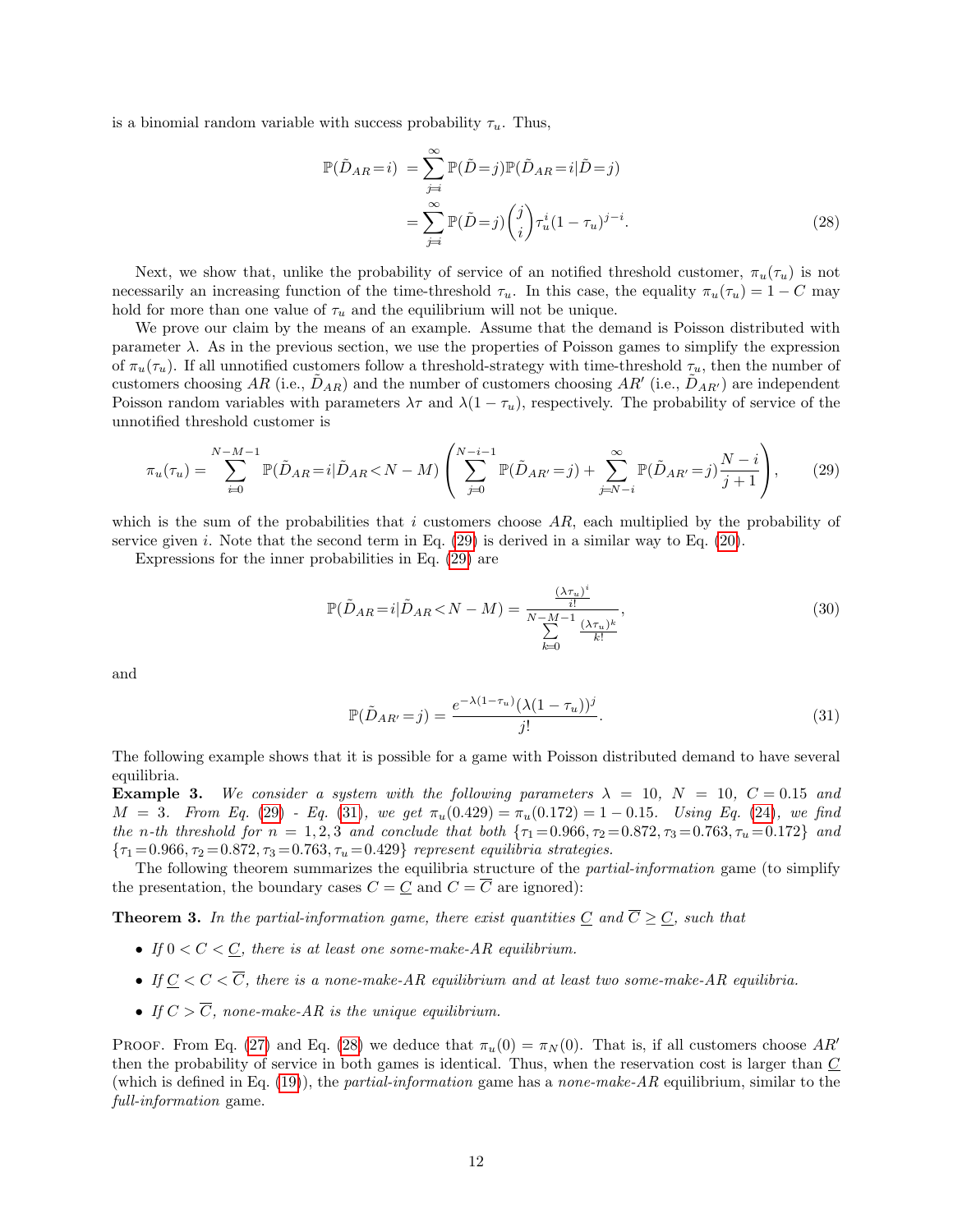<span id="page-12-2"></span>Procedure 1 Simulation $(N, \tau^e, P_D)$ 

 $i \leftarrow 1$  {index}  $D_{AR} \leftarrow 0$  {number of reservations}  $D \leftarrow$  random variable from  $P_D$  {the demand}  $\mathbf{t} \in \mathbb{R}^D \leftarrow$  vector with random values from  $U[0, 1]$  {arrival times} Sort **t** in ascending order {sorting from the first customer that makes an inquiry to the last} while  $j \leq min\{D, N\}$  do {iterate over all customers or until all servers are reserved} if  $t_j < \tau_{N-j+1}^e$  then {if the arrival time is smaller than the appropriate time-threshold}  $D_{AR} \leftarrow D_{AR} + 1$  {choosing AR}  $j \leftarrow j + 1$  {increase the index by 1} else break {if a customer is better off choosing  $AR'$ , then all customers that arrive after her are also better off choosing  $AR'$ } end if end while return  $D_{AR}$ 

In order for the *none-make-AR* equilibrium to be unique, we must have

$$
\pi_u(\tau_u) > 1 - C, \quad \forall \tau_u \in [0, 1]. \tag{32}
$$

We define

$$
\overline{C} = 1 - \min_{0 \le \tau_u \le 1} \pi_u(\tau_u),\tag{33}
$$

and conclude that any cost above  $\overline{C}$  leads to a unique *none-make-AR* equilibrium.

Conversely, for any cost  $C < \overline{C}$ , there is at least one value of  $\tau_u$  such that

<span id="page-12-1"></span>
$$
1 - C = \pi_u(\tau_u). \tag{34}
$$

Hence, at least one *some-make-AR* equilibrium exists. Note that  $\pi_u(1) = 1$ . Thus, for any reservation cost  $C > 0$ , an equilibrium where all customers make AR does not exist.

The number of some-make-AR equilibria is determined by the number of values of  $\tau_u$  for which Eq. [\(34\)](#page-12-1) holds. If C is strictly smaller than  $\overline{C}$ , then the following holds:

$$
\pi_u(1) > \pi_u(0) > \min(\pi_u(\tau_u)).\tag{35}
$$

Hence  $\pi_u(\tau_u)$  is not a monotonic function and any  $C \in (\underline{C}, \overline{C})$  yields at least two some-make-AR equilibria.

# <span id="page-12-0"></span>5. Comparison of Information Sharing Policies

In this section, we assume that the provider is interested to persuade as many customers as possible to make reservations. We resort to simulations to find out which policy maximizes the average number of reservations. In addition to the full-information and partial-information policies, we consider also the no-information policy, introduced in [\[28\]](#page-17-6). Procedure [1](#page-12-2) details the simulation steps at each iteration.

# 5.1. Simulation Results

#### 5.1.1. Geometric Demand

Consider a movie-theater with 100 seats that charges \$10 per ticket and offers advance reservations through its website for an additional one dollar. Let assume that the customers payoff upon getting a ticket equals the ticket cost. Hence, we can normalize the reservation fee to  $C = 0.1$ . Let also assume that the demand follows a geometric distribution with mean  $\lambda = 100$ .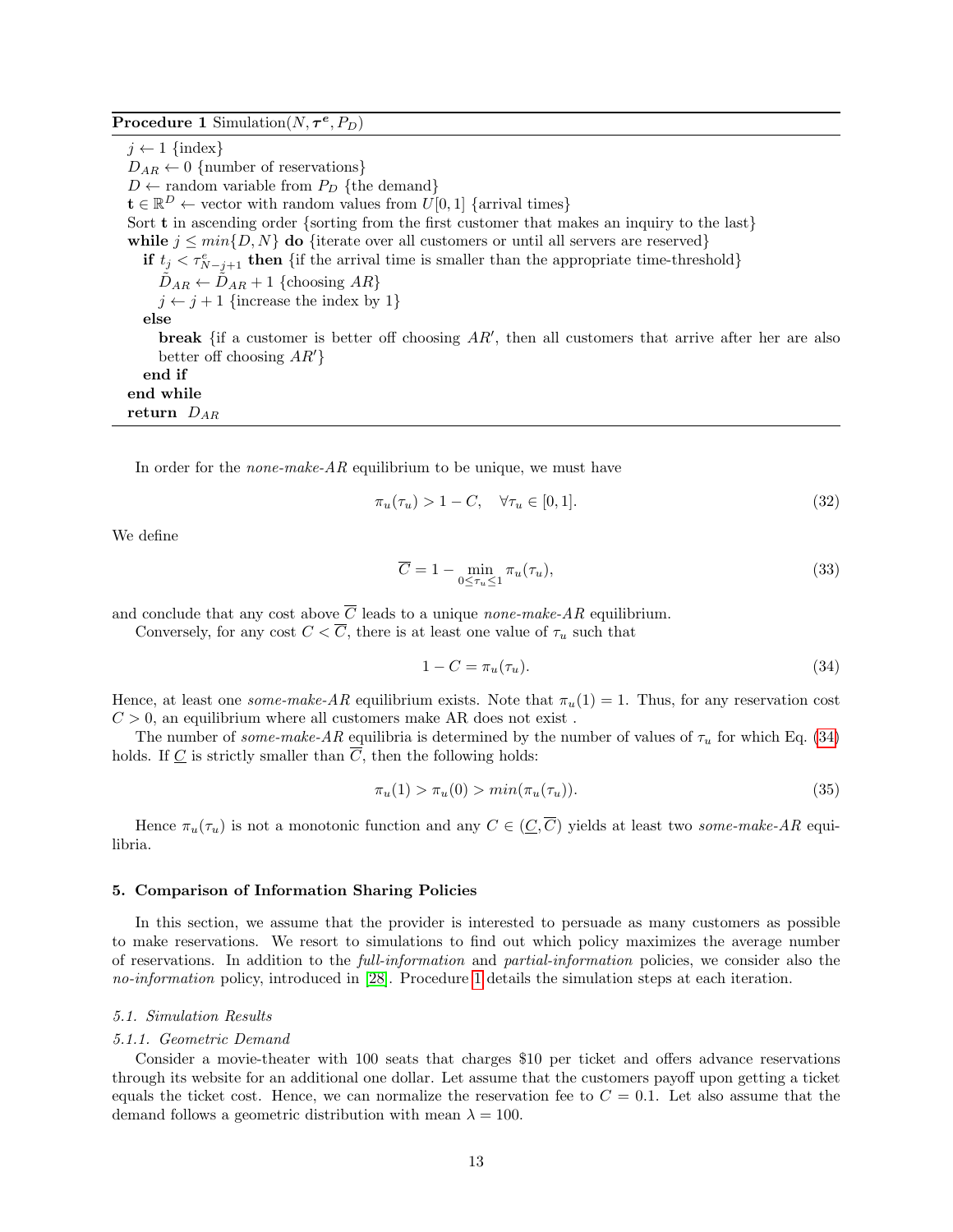<span id="page-13-0"></span>We evaluate seven policies: full-information, partial-information with  $M = \{10, 20, 30, 40, 50\}$  and noinformation. We run each policy for 10, 000 times and compute the average number of reservations for each policy. The results indicate that the average number of reservations decreases as more information is shared. Over 50% of seats are reserved when no information is not shared, but only 25% of seats are reserved when full information is shared. The simulation results are summarized in Table [1.](#page-13-0)

| Policy                            | Average number of reservations |
|-----------------------------------|--------------------------------|
| Full-information                  | 25.3                           |
| Partial-information with $M = 50$ | 38.2                           |
| Partial-information with $M = 40$ | 41.6                           |
| Partial-information with $M = 30$ | 45.8                           |
| Partial-information with $M = 20$ | 49.5                           |
| Partial-information with $M=10$   | 54                             |
| No-information                    | 57 7                           |

Table 1: Simulation results for geometric demand.

#### 5.1.2. Poisson Demand

To further validate the simulation results, we next consider Poisson distributed demand. We first examine an overloaded system where the mean demand is  $\lambda = 15$ , while the number of servers is  $N = 10$ . Using Eq. [\(24\)](#page-9-1), we get that  $\underline{C} = 1 - \pi_N(0) = 0.342$ . We evaluate the performance of the different policies for seven different reservation costs between 0 and  $C$ .

For all costs in this range, all policies have a unique *some-make-AR* equilibrium. Each point is computed by averaging out results over 10,000 iterations. As shown in Figure [3\(](#page-14-1)a), for each AR cost, the policy that maximizes the number of reservations is the no-information policy. The full-information policy performs the worst, and the performance of the partial-information policy performs better as M (the threshold at which information starts to be disclosed) decreases.

The simulation results also indicate that the gap between the outcomes of the different policies increases as the AR cost increases. When the cost is low, the motivation to make reservations is high and almost all servers are reserved, regardless of the policy. As the cost increases, the different information disclosure policies have larger impact on customers' decisions. For example, when the cost is  $C = 0.34$ , the average number of reservation is 20 times higher with the no-information policy that with the the full-information policy.

Next, we consider an underloaded system with mean demand  $\lambda = 8$ . This time, we use six different prices between 0 and  $C = 0.053$ . Figure [3\(](#page-14-1)b) shows similar results as Figure 3(a).

Finally, we set the mean demand to  $\lambda = 10$  and explore the case of multiple equilibria (i.e., AR costs larger than  $C$ ). In this case, the *full-information* policy yields zero reservations (see Theorem [2\)](#page-8-2). We run simulation to compare between the performance of the *no-information* and the *partial-information* policies. We choose different AR costs in the range  $[0.215, 0.228]$ . In order to compare performance when multiple equilibria exist, we always choose the one leading to the largest expected number of reservations. As shown in Fig.  $3(c)$ , the results follow the same pattern as in the previous simulations, namely as less information is disclosed, the number of reservations increases.

#### 5.2. Numerical Example

To better understand the gap between the outcomes of the *full-information* and no-information policies. we return to Example 1.

Example 1c. In the no-information model of [\[28\]](#page-17-6), customers are only informed whether servers are available or not. The equilibrium structure of the game resembles the equilibrium structure of the partialinformation game, but since all customers have the same information, they all use the same time-threshold.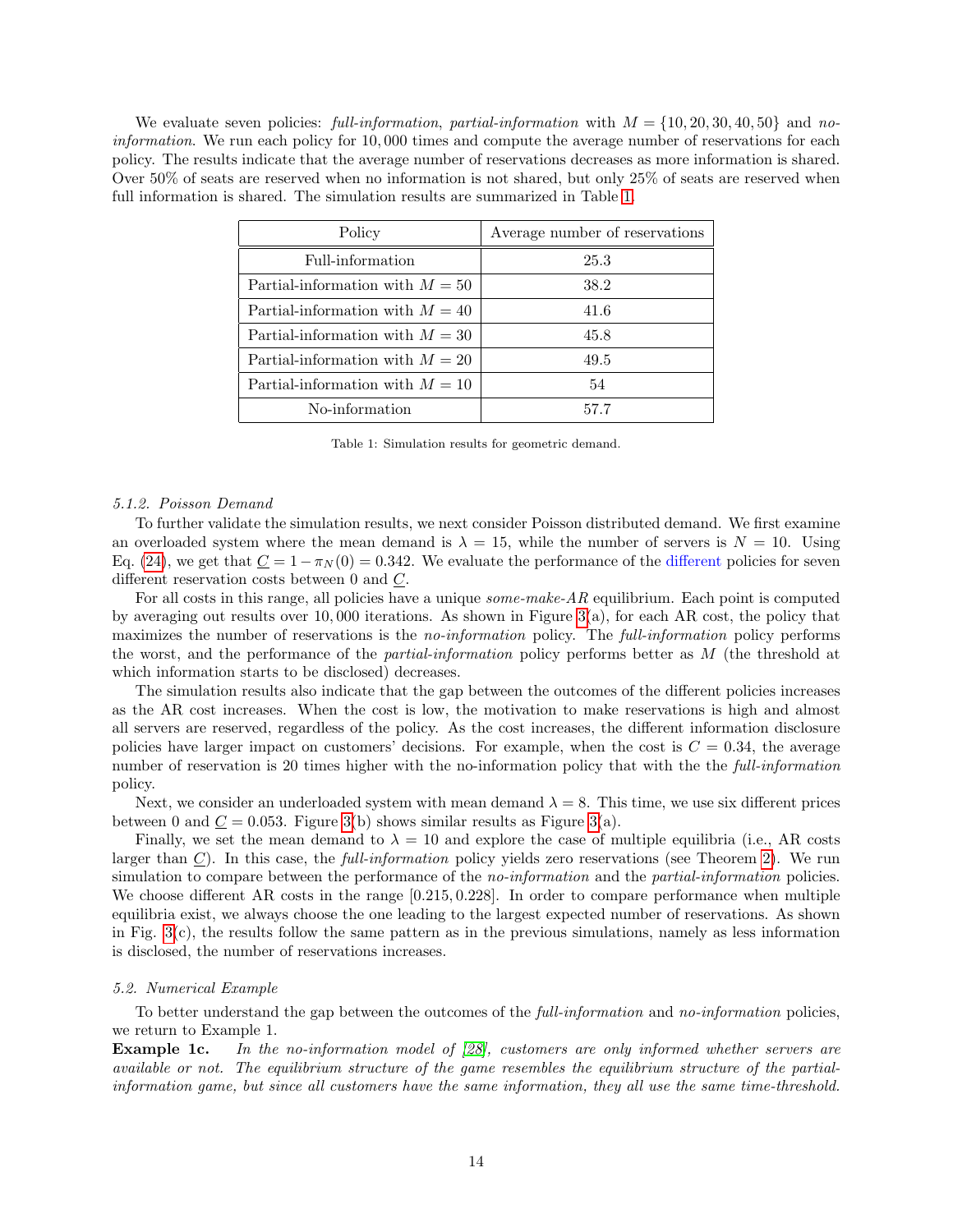<span id="page-14-1"></span>

Figure 3: A comparison between the number of customers making AR in a system with  $N = 10$  servers and Poisson demand. As less information is disclosed, more customers make AR on average.

For the distribution of demand  $\tilde{D}$  given in Example 1, the probability of service of the threshold customer in the no-information model is

$$
\pi_{no-info}(\tau) = \frac{3 + 3(1 - \tau) - (1 - \tau)^2}{3 + 6(1 - \tau) - 3(1 - \tau)^2}.
$$
\n(36)

In Figure [4,](#page-15-0) we plot  $\pi_2(\tau)$ ,  $\pi_1(\tau)$  and  $\pi_{no-info}(\tau)$ . We can see in the graph that for any AR cost in (0,0.167), at equilibrium,  $\tau^e$  (which is the fraction of customers making AR in a game with no information) is much closer to  $\tau_2^e$  than to  $\tau_1^e$ . That means that when disclosing information, we dramatically decrease the probability that the first customer making an inquiry will choose AR, while we only slightly increase the probability that the second customer will choose  $AR$  (assuming the first one chose  $AR$ ). Thus, we can expect that the average number of reservations will be higher when no information is disclosed.

Based on the simulation results and this example, we make the following conjecture:

Conjecture 1. In AR games, hiding information about the number of available servers maximizes the average number of reservations.

#### <span id="page-14-0"></span>6. Conclusions

In this paper, we study the impact of information disclosure on the strategic behavior of customers in a loss system that support advance reservations. Our results apply to general forms of demand and customer arrival distributions. We first derive the equilibrium structure under a full-information policy, where the precise number of available servers is disclosed to the customers. We prove the uniqueness of a pure Nash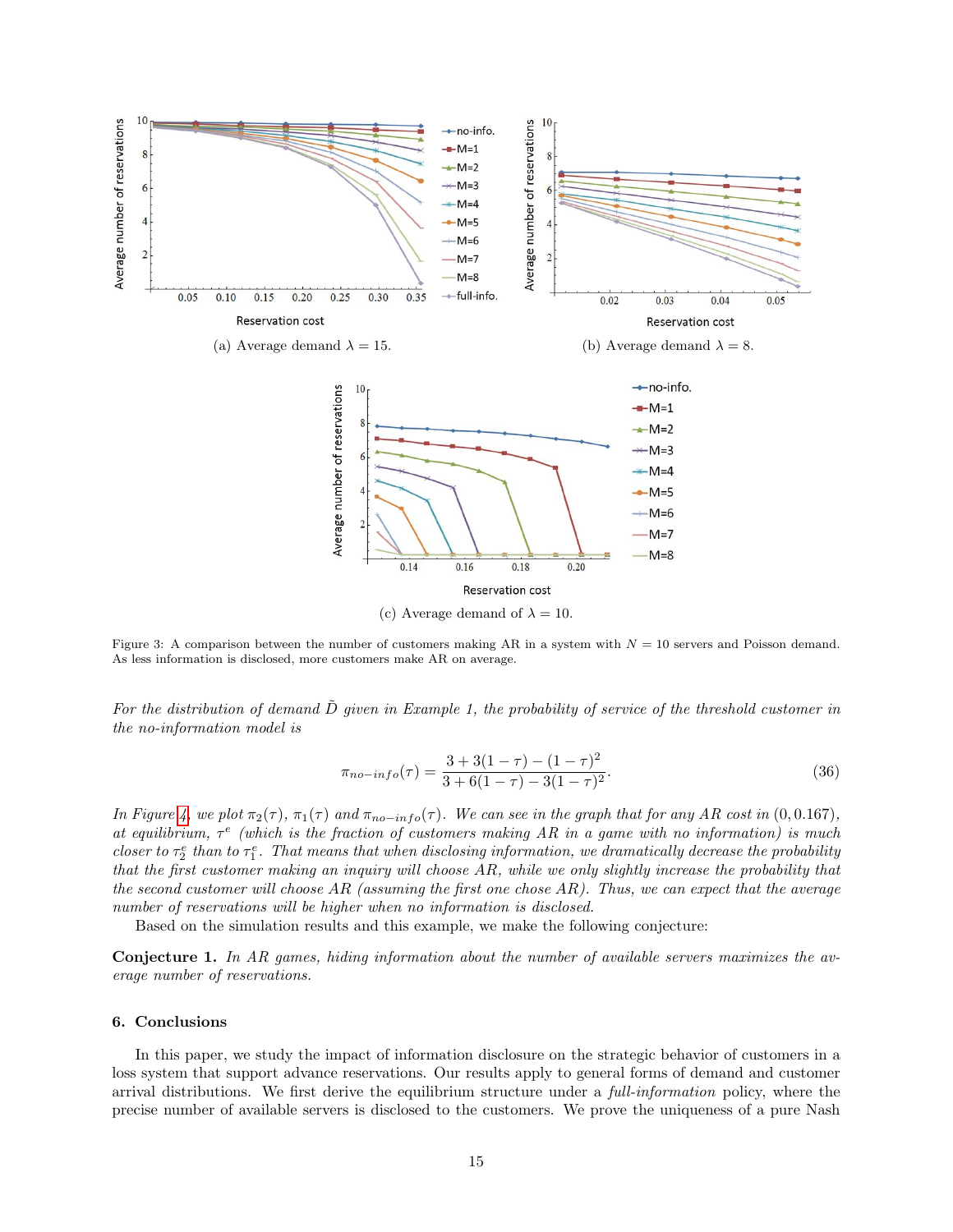<span id="page-15-0"></span>

Figure 4: The probability of service of the threshold customers as a function of the time-thresholds. The fact that  $\tau^e$  is much closer to  $\tau_2^e$  than to  $\tau_1^e$  explains why the number of reservations is larger with the *no-information* policy than with the full-information policy.

equilibrium in that case. We determine a critical value  $C$ , such that if the AR cost satisfies  $C < C$ , then there exists a unique some-make-AR equilibrium, and if  $C > C$ , then there exists a unique none-make-AR equilibrium. The *some-make-AR* equilibrium implies that the decision of customers that observe  $1 \leq n \leq N$ available servers is determined by the  $n$ -th time-threshold (i.e., a customer makes a reservation only if she arrives before the  $n$ -th time-threshold).

Next, we consider a partial-information policy and find its equilibrium structure. Under this policy, customers are notified about the number of available servers only if this number is below or equal to some threshold  $M < N$ . We show the existence of two critical values C and C. If  $0 < C < C$ , then there exists at least one *some-make-AR* equilibrium. If  $C < C < C$ , then there is a *none-make-AR* equilibrium and at least two *some-make-AR* equilibria. If  $C > C$ , none-make-AR is the unique equilibrium. Here, each some-make-AR equilibrium consists of  $M + 1$  time-thresholds.

Using simulation, we show that the policy that maximizes the fraction of customers making AR is a no-information policy [\[28\]](#page-17-6), where customers are not notified at all about the number of available servers. From the simulation results, we also observe that customers become more sensitive to the information disclosure policy as the reservation cost increases. Thus, providing information should be done only when the reservation cost is low. This result is in line with common practice. Namely, airlines tend to have high reservation costs (cancellations are heavily fined) and they tend to hide availability information. In contrast, reservation costs of movie theaters are relatively low and information is typically shared. Furthermore, the results indicate that in order for the full-information policy to be beneficial, a provider should encourage customers to make reservations when all or almost all servers are available. For example, in entertainment events, customers have such an incentive since they can choose better seats as they buy their tickets earlier.

Many interesting questions remain about the impact of information disclosure on strategic customer behavior in systems supporting advance reservations. For instance, evaluating the impact of policies disclosing ambiguous or imprecise information such as "the system is almost full". The analysis of more complex models that incorporate time-varying AR costs, heterogeneous customers with different valuations of service, and cancellations should be of interest as well.

# Acknowledgment

The authors wish to thank the referees for detailed comments that helped improve the quality and presentation of this paper. This work was supported in part by the U.S. National Science Foundation under grants CNS-1117160 and CNS-1717858.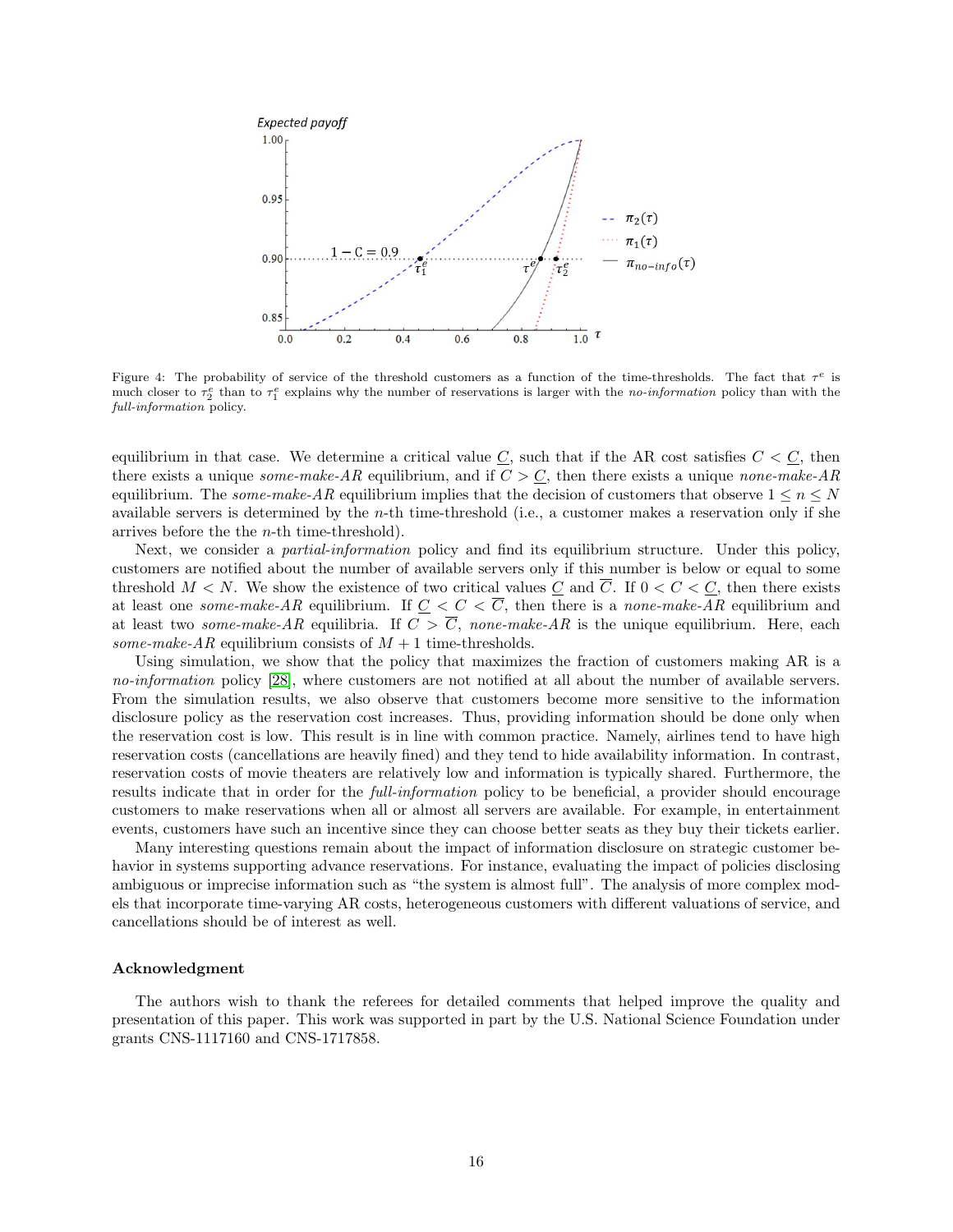#### References

- <span id="page-16-18"></span>[1] Avineri, E., 2004. A cumulative prospect theory approach to passengers behavior modeling: waiting time paradox revisited. In: Intelligent Transportation Systems. Vol. 8. Taylor & Francis, pp. 195–204.
- <span id="page-16-10"></span>[2] Bertsimas, D., Shioda, R., 2003. Restaurant revenue management. Operations Research 51 (3), 472–486.
- <span id="page-16-13"></span>[3] Boyacı, T., Özer, Ö., 2010. Information acquisition for capacity planning via pricing and advance selling: When to stop and act? Operations Research 58 (5), 1328–1349.
- <span id="page-16-8"></span>[4] Charbonneau, N., Vokkarane, V., 2011. A survey of advance reservation routing and wavelength assignment in wavelength-routed wdm networks.
- <span id="page-16-7"></span>[5] Cohen, R., Fazlollahi, N., Starobinski, D., 2009. Path switching and grading algorithms for advance channel reservation architectures. Networking, IEEE/ACM Transactions on 17 (5), 1684–1695.
- <span id="page-16-19"></span>[6] Dodge, Y., 2006. The Oxford dictionary of statistical terms. Oxford University Press on Demand.
- <span id="page-16-14"></span>[7] Du, B., Larsen, C., 2017. Reservation policies of advance orders in the presence of multiple demand classes. European Journal of Operational Research 256 (2), 430 – 438.
- <span id="page-16-0"></span>[8] Edelson, N. M., Hilderbrand, D. K., 1975. Congestion tolls for poisson queuing processes. Econometrica: Journal of the Econometric Society, 81–92.
- <span id="page-16-11"></span>[9] Gallego, G., Ozer, O., 2001. Integrating replenishment decisions with advance demand information. Management Science 47 (10), 1344–1360.
- <span id="page-16-12"></span>[10] Gayon, J.-P., Benjaafar, S., De V´ericourt, F., 2009. Using imperfect advance demand information in production-inventory systems with multiple customer classes. Manufacturing  $\&$  Service Operations Management 11 (1), 128–143.
- <span id="page-16-6"></span>[11] Guérin, R. A., Orda, A., 2000. Networks with advance reservations: The routing perspective. In: INFO-COM 2000. Nineteenth Annual Joint Conference of the IEEE Computer and Communications Societies. Proceedings. IEEE. Vol. 1. IEEE, pp. 118–127.
- <span id="page-16-3"></span>[12] Guo, P., Zipkin, P., 2007. Analysis and comparison of queues with different levels of delay information. Management Science 53 (6), 962–970.
- <span id="page-16-4"></span>[13] Hassin, R., 2007. Information and uncertainty in a queuing system. Probability in the Engineering and Informational Sciences 21 (03), 361–380.
- <span id="page-16-2"></span>[14] Hassin, R., 2016. Rational Queueing. CRC Press.
- <span id="page-16-1"></span>[15] Hassin, R. J., Haviv, M., 2003. To Queue or Not to Queue: Equilibrium Behaviour in Queueing Systems. Vol. 59. Kluwer Academic Pub.
- <span id="page-16-15"></span>[16] Kaspi, M., Raviv, T., Tzur, M., Galili, H., 2016. Regulating vehicle sharing systems through parking reservation policies: Analysis and performance bounds. European Journal of Operational Research  $251$  (3),  $969 - 987$ .
- <span id="page-16-5"></span>[17] Kaushik, N. R., Figueira, S. M., Chiappari, S. A., 2006. Flexible time-windows for advance reservation scheduling. In: Modeling, Analysis, and Simulation of Computer and Telecommunication Systems, 2006. MASCOTS 2006. 14th IEEE International Symposium on. IEEE, pp. 218–225.
- <span id="page-16-9"></span>[18] Liberman, V., Yechiali, U., 1978. On the hotel overbooking problem-an inventory system with stochastic cancellations. Management Science 24 (11), 1117–1126.
- <span id="page-16-17"></span>[19] Liu, Q., van Ryzin, G. J., 2008. Strategic capacity rationing to induce early purchases. Management Science 54 (6), 1115–1131.
- <span id="page-16-16"></span>[20] Milchtaich, I., 2004. Random-player games. Games and Economic Behavior 47 (2), 353–388.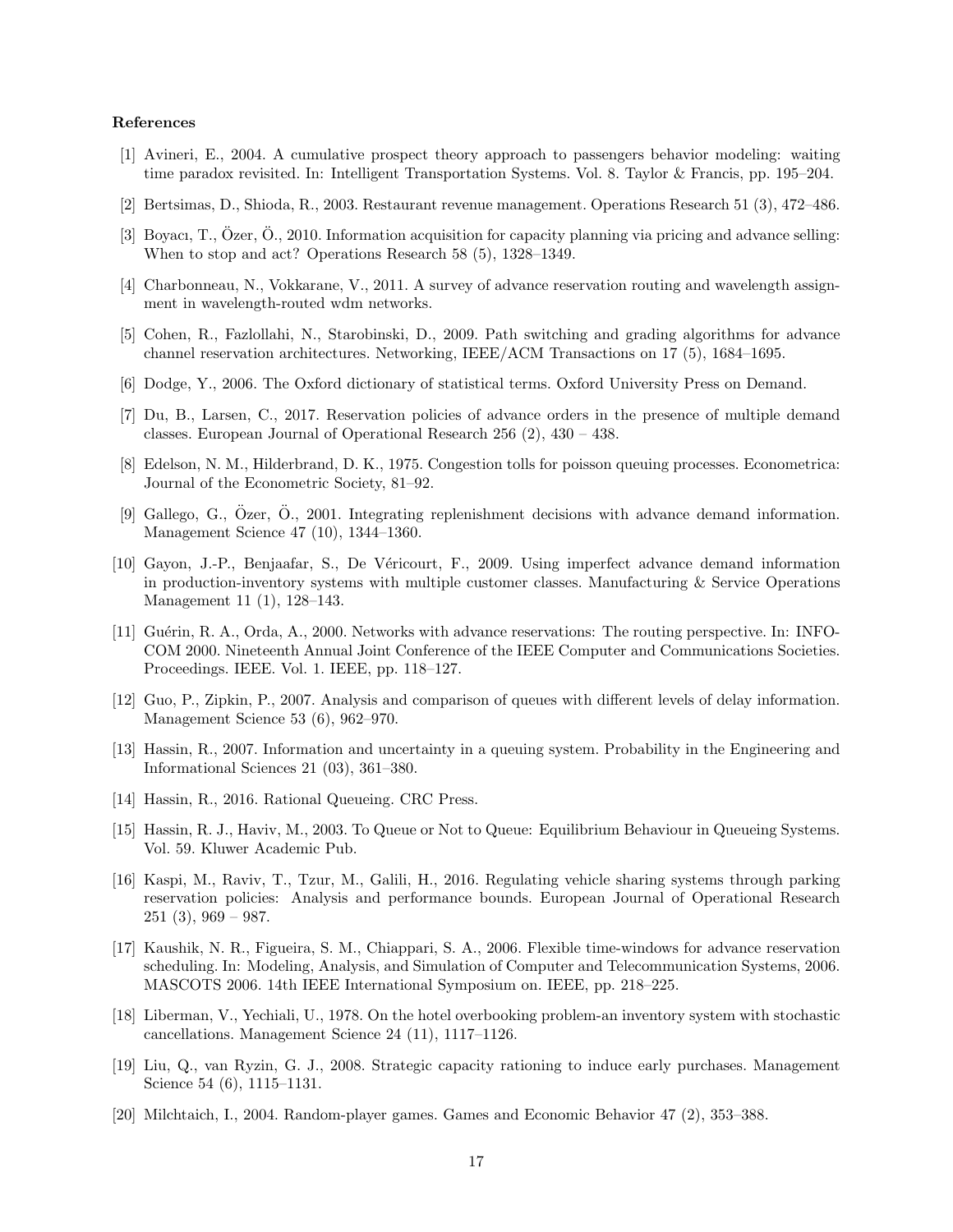- <span id="page-17-11"></span>[21] Myerson, R. B., 1998. Population uncertainty and poisson games. International Journal of Game Theory 27 (3), 375–392.
- <span id="page-17-2"></span>[22] Naor, P., 1969. The regulation of queue size by levying tolls. Econometrica: journal of the Econometric Society, 15–24.
- <span id="page-17-10"></span>[23] Nasiry, J., Popescu, I., 2012. Advance selling when consumers regret. Management Science 58 (6), 1160–1177.
- <span id="page-17-9"></span>[24] Reiman, M. I., Wang, Q., 2008. An asymptotically optimal policy for a quantity-based network revenue management problem. Mathematics of Operations Research 33 (2), 257–282.
- <span id="page-17-13"></span>[25] Ross, S. M., et al., 1996. Stochastic processes. Vol. 2. John Wiley & Sons New York.
- <span id="page-17-1"></span>[26] Shugan, S. M., Xie, J., 2005. Advance-selling as a competitive marketing tool. International Journal of Research in Marketing 22 (3), 351–373.
- <span id="page-17-3"></span>[27] Simhon, E., Hayel, Y., Starobinski, D., Zhu, Q., 2016. Optimal information disclosure policies in strategic queueing games. Operations Research Letters 44 (1), 109 – 113.
- <span id="page-17-6"></span>[28] Simhon, E., Starobinski, D., 2014. Game-theoretic analysis of advance reservation services. In: Information Sciences and Systems (CISS), 2014 48th Annual Conference on. IEEE, pp. 1–6.
- <span id="page-17-7"></span>[29] Simhon, E., Starobinski, D., 2016. A game-theoretic perspective on advance reservations. IEEE Network 30 (2), 6–11.
- <span id="page-17-5"></span>[30] Simhon, E., Starobinski, D., Apr. 2017. Advance reservation games. ACM Trans. Model. Perform. Eval. Comput. Syst. 2 (2), 10:1–10:21.
- <span id="page-17-12"></span>[31] Trench, W. F., 2003. Introduction to real analysis. Prentice Hall/Pearson Education Upper Saddle River, NJ.
- <span id="page-17-8"></span>[32] Virtamo, J. T., 1992. A model of reservation systems. Communications, IEEE Transactions on 40 (1), 109–118.
- <span id="page-17-0"></span>[33] Wang, W., Niu, D., Li, B., Liang, B., 2013. Dynamic cloud resource reservation via cloud brokerage. In: Distributed Computing Systems (ICDCS), 2013 IEEE 33rd International Conference on. IEEE, pp. 400–409.
- <span id="page-17-4"></span>[34] Yin, R., Aviv, Y., Pazgal, A., Tang, C. S., 2009. Optimal markdown pricing: Implications of inventory display formats in the presence of strategic customers. Management Science 55  $(8)$ , 1391–1408.

# Appendix

In this Appendix, we prove Theorem [1](#page-4-0) and Theorem [2.](#page-8-2) First, we provide technical lemmas that we will use to prove Theorem [1.](#page-4-0)

**Lemma 3.** Let  $X_t$  be a non-negative random variable with parameter t. Let  $g(x)$  be a non-negative function of x whose derivative is positive with respect to x for  $x \in [k, l]$  and non-negative elsewhere. If the complementary cumulative distribution function (CCDF)  $\bar{F}_{X_t}(x)$  strictly increases with t for any  $x \in [k, l]$  and increases with t elsewhere, then  $\mathbb{E}[g(X_t)]$  strictly increases with t.

PROOF. Let  $x \in [k, l], \gamma = g(x)$  and  $t_2 > t_1$ . Then,

<span id="page-17-15"></span>
$$
\mathbb{P}(g(X_{t_2}) > \gamma) = \mathbb{P}(X_{t_2} > x) > \mathbb{P}(X_{t_1} > x) = \mathbb{P}(g(X_{t_1}) > \gamma), \quad \forall x \in [k, l].
$$
\n(37)

Using the well-known formula for the expectation of a non-negative random variable [\[25,](#page-17-13) Chapter 9]

<span id="page-17-14"></span>
$$
\mathbb{E}[X] = \int_0^\infty \mathbb{P}(X > \gamma) d\gamma,\tag{38}
$$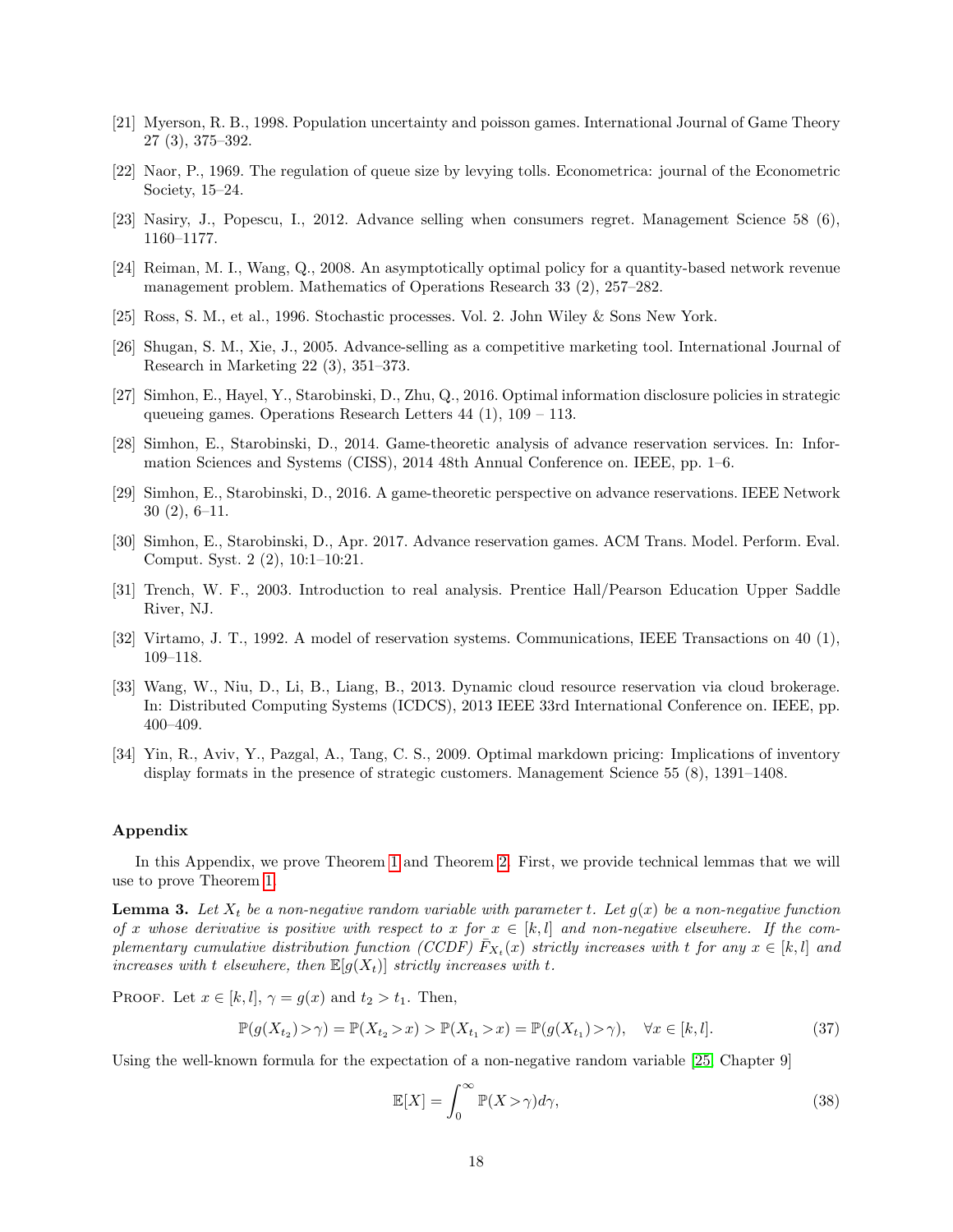we obtain

$$
\mathbb{E}[g(X_{t_1})] = \int_0^{g(k)} \mathbb{P}(g(X_{t_1}) > \gamma) d\gamma + \int_{g(k)}^{g(l)} \mathbb{P}(g(X_{t_1}) > \gamma) d\gamma + \int_{g(l)}^{\infty} \mathbb{P}(g(X_{t_1}) > \gamma) d\gamma \tag{39}
$$

and

$$
\mathbb{E}[g(X_{t_2})] = \int_0^{g(k)} \mathbb{P}(g(X_{t_2}) > \gamma) d\gamma + \int_{g(k)}^{g(l)} \mathbb{P}(g(X_{t_2}) > \gamma) d\gamma + \int_{g(l)}^{\infty} \mathbb{P}(g(X_{t_2}) > \gamma) d\gamma.
$$
 (40)

From Eq. [\(37\)](#page-17-14), we know that the middle term in the RHS of Eq. [\(39\)](#page-18-0) is strictly smaller than that in Eq. [\(40\)](#page-18-1), while the two other terms in Eq. [\(39\)](#page-18-0) are no larger than the corresponding terms in Eq. [\(40\)](#page-18-1). Thus, we deduce that  $\mathbb{E}[g(X_{t_2})] > \mathbb{E}[g(X_{t_1})]$ .

<span id="page-18-4"></span>**Definition 4.** Let  $\{a_k, ..., a_l\}$  be a set of positive real numbers, t be a real number and  $h(t)$  be a general positive function of t whose derivative is strictly negative with respect to t. A discrete non-negative random variable  $X_t$  supported in [k, l] is said to belong to the distributions family  $\mathscr F$  if it has the following CDF:

<span id="page-18-2"></span><span id="page-18-1"></span><span id="page-18-0"></span>
$$
F_{X_t}(x) \triangleq \mathbb{P}(X_t \le x) = \frac{\sum_{j=k}^x a_j (h(t))^j}{\sum_{j=k}^l a_j (h(t))^j}, \quad \forall x \in \{k, ..., l\},
$$
\n(41)

where x is an integer.

<span id="page-18-5"></span>**Lemma 4.** Suppose  $X_t$  is a discrete random variable, supported in [k,l] with a CDF  $F_{X_t}$ . If  $F_{X_t} \in \mathscr{F}$ , then for any  $x \in [k, l)$ ,  $F_{X_t}(x)$  strictly increases with t.

PROOF. We compute the derivative of  $F_{X_t}$  (as defined in Eq. [\(41\)](#page-18-2)) with respect to t and show that it is positive:

$$
\frac{\partial F_{X_t}}{\partial t} = \frac{-\sum_{i=k}^{x} a_i i |h'(t)| (h(t))^{i-1} \sum_{j=k}^{l} a_j (h(t))^{j} + \sum_{i=k}^{x} a_i (h(t))^{i} \sum_{j=k}^{l} a_j j |h'(t)| (h(t))^{j-1}}{\left(\sum_{j=k}^{l} a_j (h(t))^{j}\right)^{2}}
$$
\n
$$
= \frac{\sum_{i=k}^{x} \left(a_i (h(t))^{i-1} \left(-i|h'(t)| \sum_{j=k}^{l} a_j (h(t))^{j} + \sum_{j=k}^{l} a_j j |h'(t)| (h(t))^{j}\right)\right)}{\left(\sum_{j=k}^{l} a_j (h(t))^{j}\right)^{2}}
$$
\n
$$
= \frac{\sum_{i=k}^{x} a_i (h(t))^{i-1} \sum_{j=k}^{l} a_j (h(t))^{j} |h'(t)| (-i+j)}{\left(\sum_{j=k}^{l} a_j (h(t))^{j}\right)^{2}}
$$
\n
$$
= \frac{\sum_{i=k}^{x} a_i (h(t))^{i-1} \sum_{j=k}^{x} a_j (h(t))^{j}}{\left(\sum_{j=k}^{l} a_j (h(t))^{j}\right)^{2}} + \frac{\sum_{i=k}^{x} a_i (h(t))^{i-1} \sum_{j=x+1}^{l} a_j (h(t))^{j} |h'(t)| (-i+j)}{\left(\sum_{j=k}^{l} a_j (h(t))^{j}\right)^{2}} \left(\sum_{j=k}^{l} a_j (h(t))^{j}\right)^{2} \left(\sum_{j=k}^{l} a_j (h(t))^{j}\right)^{2}.
$$
\n(42)

<span id="page-18-3"></span>In the numerator of Eq. [\(42\)](#page-18-3), the first term is canceled out due to symmetry and the second term is positive for any  $x \in [k, l)$ .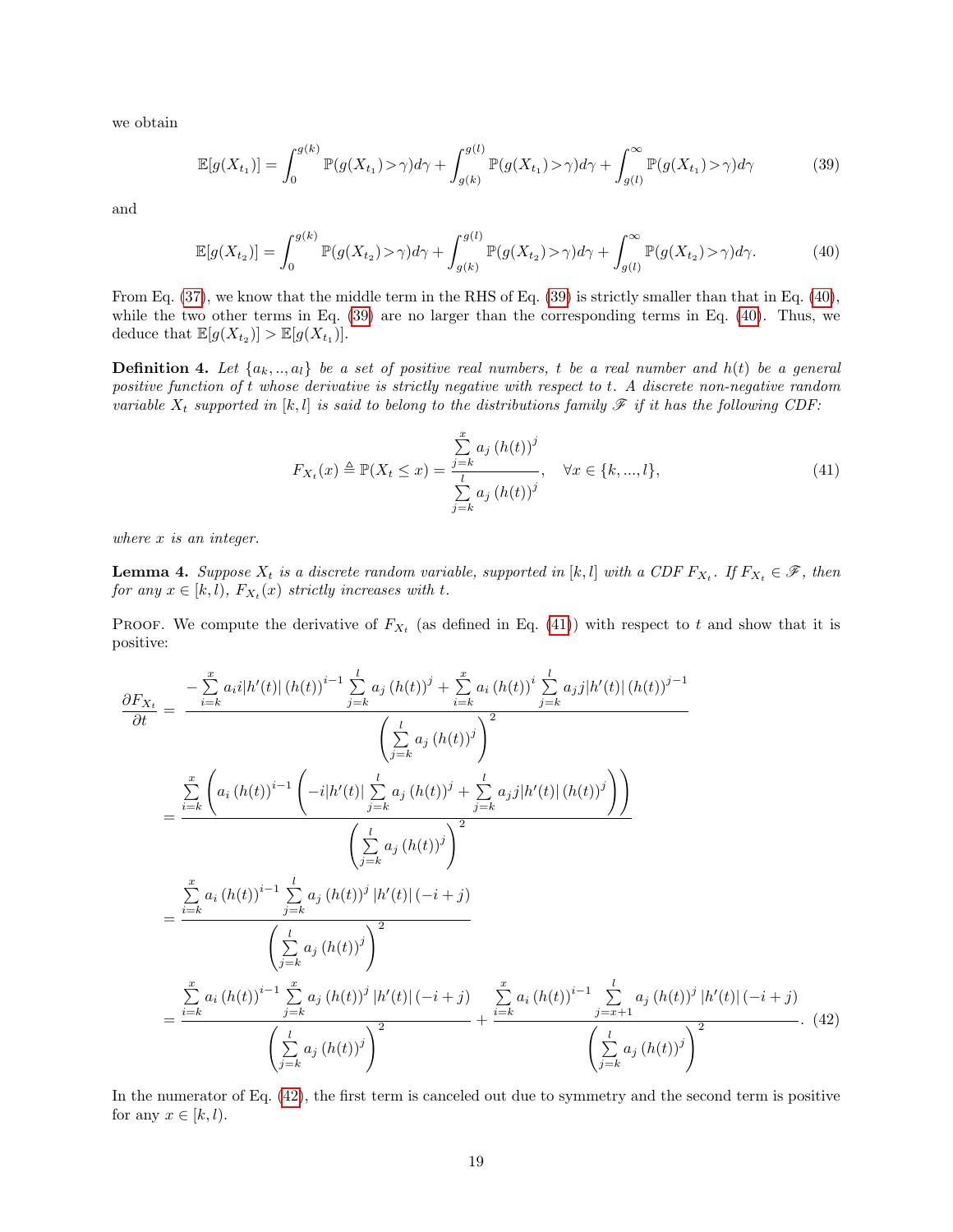<span id="page-19-1"></span>Next, we show that for any strategy  $\sigma$ , the number of reservations (stochastically) increases with the demand.

# **Lemma 5.** If all customers follow an arbitrary strategy  $\sigma$ , then,  $\mathbb{P}(\tilde{D}_{AR} > \tilde{d}_{AR} | \sigma, \tilde{D} = \tilde{d})$  increases with  $\tilde{d}$ .

PROOF. The proof is based on a coupling argument [\[25,](#page-17-13) Chapter 9]. Consider a realization  $R_1$  with demand  $\tilde{d}$  and set of arrival times  $T = \{t_1, t_2, ..., t_d\}$ . Consider a second realization  $R_2$  which is identical to  $R_1$  but with an additional customer with arrival time  $t'$  that observes  $n'$  available servers. We respectively denote  $\tilde{D}_{AR}^1(t)$  and  $\tilde{D}_{AR}^2(t)$  as the number of reservations made by time t in realizations  $R_1$  and  $R_2$ .

If  $\sigma(t', n') = 0$  (i.e., the additional customer does not make AR), then  $R_1$  and  $R_2$  are identical in terms of the number of reservations. Otherwise,  $\tilde{D}_{AR}^2(t') > \tilde{D}_{AR}^1(t')$ . Let  $T' = \{t \mid t \in T, t > t'\}$ . If there is an arrival point  $t'' \in T'$  such that  $\tilde{D}_{AR}^2(t'') = \tilde{D}_{AR}^1(t'')$ , then  $R_1$  and  $R_2$  merge (i.e., the decisions of all customers that arrive after  $t''$  are identical in both realizations). In this case, the number of reservations in both realizations are equal. If there is no such  $t''$ , then the total number of reservations in  $R_2$  is larger than in  $R_1$ . We conclude that, in any case, the number of reservations  $D_{AR}$  cannot decrease with the demand.

## <span id="page-19-0"></span>Proof of Theorem [1](#page-4-0)

We prove the theorem by induction. First, we show that, at equilibrium, a threshold strategy is followed by customers that observe N available servers. Then, we show that if all customers that observe  $n \in$  $[k, k+1, \ldots, N]$  available servers follow a threshold strategy, then a threshold strategy is also followed by customers that observe  $k - 1$  available servers.

Base case. Since we only consider pure strategies, we know that, at equilibrium, the strategy followed by all customers that observe a certain number of available servers is a set of intervals where in each interval either all customers choose AR or all choose AR'. Consider the intervals  $I_1 = (t_1, t_2)$  and  $I_2 = (t_2, t_3)$ , where  $t_3 > t_2 > t_1$ . Let assume by contradiction that there is an equilibrium strategy  $\sigma$  such that  $\sigma(t, N) = 0$  for all  $t \in I_1$  and  $\sigma(t, N) = 1$  for all  $t \in I_2$ . In this case, the following must hold:

$$
\mathbb{P}(S|\sigma, \tilde{D}_{AR}(t) = 0) \ge 1 - C, \quad \forall t \in I_1
$$
\n
$$
(43)
$$

and

$$
\mathbb{P}(S|\sigma, \tilde{D}_{AR}(t) = 0) \le 1 - C, \quad \forall t \in I_2.
$$
\n
$$
(44)
$$

Next, we show that  $\mathbb{P}(S|\sigma, \tilde{D}_{AR}(t) = 0)$  strictly increases with t within  $I_2$ , and hence the payoff when choosing AR along the interval  $I_2$  must be strictly larger than  $1 - C$ , which leads to a contradiction.

Using the law of total probability, conditioned on the demand, the probability of service can be written

$$
\mathbb{P}(S|\sigma, \tilde{D}_{AR}(t) = 0) = \sum_{i=a}^{b} \mathbb{P}(S|\sigma, \tilde{D}=i, \tilde{D}_{AR}(t) = 0)\mathbb{P}(\tilde{D}=i|\sigma, \tilde{D}_{AR}(t) = 0).
$$
\n(45)

Using Lemma [3,](#page-17-15) we next show that  $\mathbb{P}(S|\sigma, \tilde{D}_{AR}(t)=0)$  strictly increases with t. To do so, we show that

- (i) For any  $\tilde{d} \in [a, b)$ ,  $\mathbb{P}(\tilde{D} > \tilde{d} | \sigma, \tilde{D}_{AR}(t) = 0)$  strictly decreases with t (the conditional random variable  $\tilde{D}|\{\sigma, \tilde{D}_{AR}(t)=0\}$  corresponds to  $X_t$  in Lemma [3\)](#page-17-15).
- (ii) Within the range  $\tilde{d} \in [N, b], \mathbb{P}(S | \sigma, \tilde{D} = \tilde{d}, \tilde{D}_{AR}(t) = 0)$  (which corresponds to  $g(x)$  in Lemma [3\)](#page-17-15) strictly decreases with  $d$  (which corresponds to  $x$  in Lemma [3\)](#page-17-15).

Starting with (i), we define  $T_{AR'}(t)$  to be the sum of length of intervals within customers that observe N available servers choose AR' prior to t under strategy  $\sigma$ . From Bayes' Theorem, the distribution of  $D|\{\sigma, D_{AR}(t) = 0\}$  is

$$
\mathbb{P}(\tilde{D}=i|\sigma,\tilde{D}_{AR}(t)=0) = \frac{\mathbb{P}(\tilde{D}=i,\tilde{D}_{AR}(t)=0|\sigma)}{\mathbb{P}(\tilde{D}_{AR}(t)=0|\sigma)}, \quad \forall i \in [a,b].
$$
\n(46)

The term  $\mathbb{P}(D=i, D_{AR}(t)=0|\sigma)$  is the probability that i customers arrive, and each customer arrives either within intervals where customers do not make AR or after t. Since the arrival time of each customer is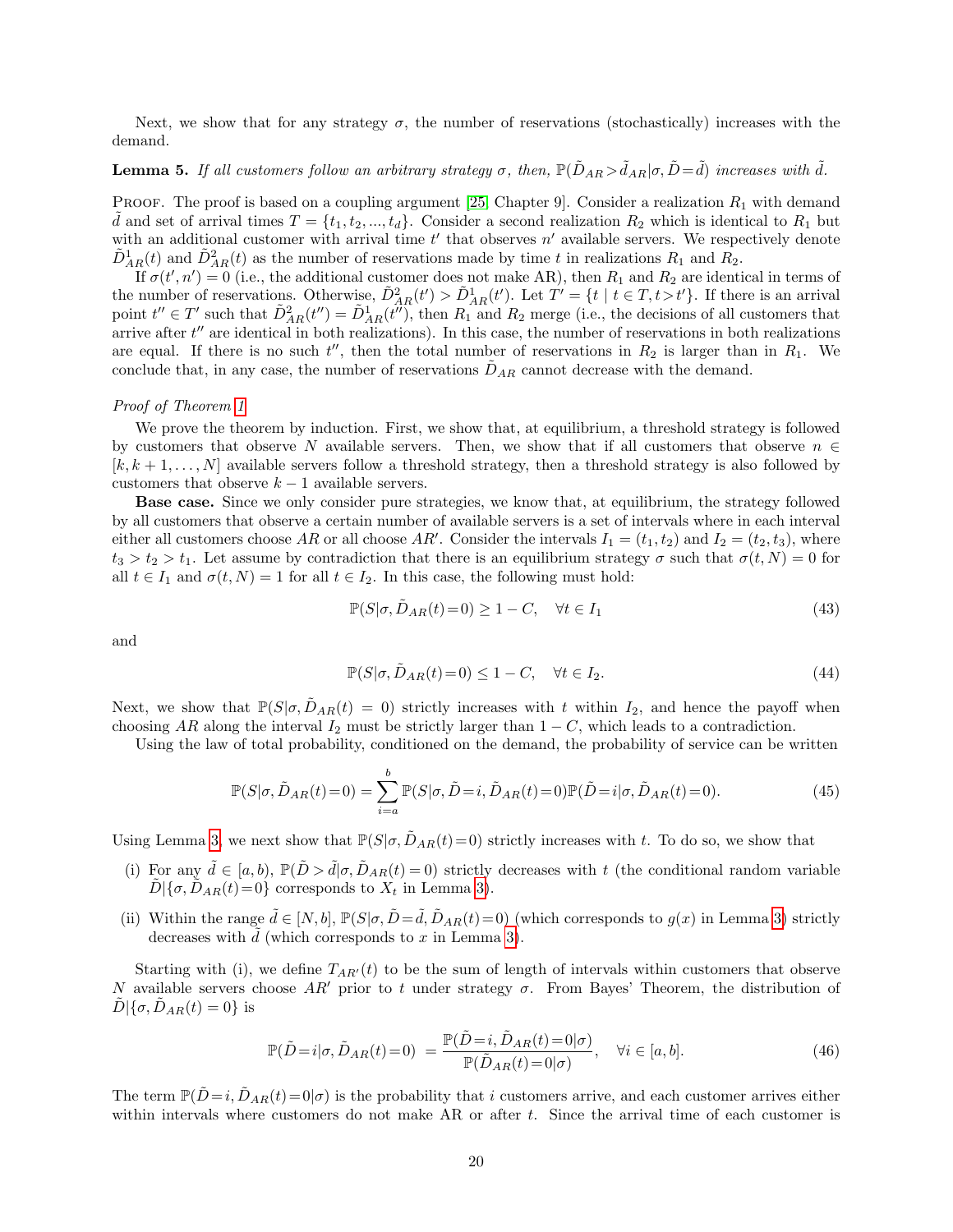independent of others, the probability that a customer arrives either within intervals where customers do not make AR or after t is  $T_{AR'}(t) + (1-t)$ . Thus, for any  $i \in [a, b]$ ,

$$
\frac{\mathbb{P}(\tilde{D} \leq i, \tilde{D}_{AR}(t) = 0 | \sigma)}{\mathbb{P}(\tilde{D}_{AR}(t) = 0 | \sigma)} = \frac{\sum_{j=a}^{i} \mathbb{P}(\tilde{D} = j) \mathbb{P}(\tilde{D}_{AR}(t) = 0) | \sigma, \tilde{D} = j)}{\sum_{j=a}^{b} \mathbb{P}(\tilde{D} = j) \mathbb{P}(\tilde{D}_{AR}(t) = 0 | \sigma, \tilde{D} = j)}
$$
\n
$$
= \frac{\sum_{j=a}^{i} \mathbb{P}(\tilde{D} = j) (T_{AR'}(t) + 1 - t)^j}{\sum_{j=a}^{b} \mathbb{P}(\tilde{D} = j) (T_{AR'}(t) + 1 - t)^j}.
$$
\n(47)

Since  $T_{AR'}(t)$  is a constant within the interval  $I_2$ , the term  $T_{AR'}(t) + 1 - t$  decreases with t. By Definition [4,](#page-18-4) the conditional random variable  $\hat{D}|\{\sigma, D_{AR}(t)=0\}$  belongs to the family of distributions  $\mathscr{F}$ , where  $\mathbb{P}(D=j)$ corresponds to  $a_j$  and  $T_{AR'}(t) + 1 - t$  corresponds to  $h(t)$ . Hence, by Lemma [4,](#page-18-5) for any  $d \in [a, b)$ ,  $\mathbb{P}(D > 0)$  $d|\sigma, D_{AR}(t)=0$  strictly decreases with t.

Next we prove (ii). Using the law of total probability, conditioned on the number of reservations, the probability of service can be written

$$
\mathbb{P}(S|\sigma,\tilde{D}=\tilde{d},\tilde{D}_{AR}(t)=0) = \sum_{i=a}^{b} \mathbb{P}(S|\tilde{D}=\tilde{d},\tilde{D}_{AR}=i)\mathbb{P}(\tilde{D}_{AR}=i|\sigma,\tilde{D}=\tilde{d},\tilde{D}_{AR}(t)=0).
$$
 (48)

From the definition of the model,

$$
\mathbb{P}(S|\tilde{D}=\tilde{d}, \tilde{D}_{AR}=\tilde{d}_{AR}) = \begin{cases} 1 & \text{if } \tilde{d} < N, \\ \frac{N-\tilde{d}_{AR}}{\tilde{d}+1-\tilde{d}_{AR}} & \text{if } \tilde{d} \ge N \text{ and } \tilde{d}_{AR} < N, \\ 0 & \text{otherwise.} \end{cases}
$$
(49)

From Eq. [\(49\)](#page-20-0), one can see that  $\mathbb{P}(S|\tilde{D}=\tilde{d}, \tilde{D}_{AR}=\tilde{d}_{AR})$  decreases with both  $\tilde{d}$  and  $\tilde{d}_{AR}$ . Furthermore, Lemma [5](#page-19-1) showed that the number of reservations cannot decrease as the demand increases. Thus, for any demand realizations  $\ddot{d}_1 > \ddot{d}_2$  the following holds:

$$
\mathbb{P}(S|\sigma, \tilde{D} = \tilde{d}_1, \tilde{D}_{AR}(t) = 0) = \sum_{i=a}^{b} \mathbb{P}(S|\tilde{D} = \tilde{d}_1, \tilde{D}_{AR} = i)\mathbb{P}(\tilde{D}_{AR} = i|\sigma, \tilde{D} = \tilde{d}_1, \tilde{D}_{AR}(t) = 0)
$$
(50)

<span id="page-20-2"></span><span id="page-20-1"></span><span id="page-20-0"></span>
$$
\leq \sum_{i=a}^{b} \mathbb{P}(S|\tilde{D}=\tilde{d}_2, \tilde{D}_{AR}=i) \mathbb{P}(\tilde{D}_{AR}=i|\sigma, \tilde{D}=\tilde{d}_1, \tilde{D}_{AR}(t)=0) \tag{51}
$$

$$
\leq \sum_{i=a}^{b} \mathbb{P}(S|\tilde{D} = \tilde{d}_2, \tilde{D}_{AR} = i) \mathbb{P}(\tilde{D}_{AR} = i|\sigma, \tilde{D} = \tilde{d}_2, \tilde{D}_{AR}(t) = 0)
$$
\n(52)

<span id="page-20-3"></span>
$$
= \mathbb{P}(S|\sigma, \tilde{D} = \tilde{d}_2, \tilde{D}_{AR}(t) = 0).
$$
\n(53)

Moreover, from Eq. [\(49\)](#page-20-0), it follows that if  $d_1 \geq N$ , then Eq. [\(50\)](#page-20-1) is strictly smaller than Eq. [\(51\)](#page-20-2).

We showed that both items 1 and 2 hold. Hence,  $\mathbb{P}(S|\sigma, \tilde{D}_{AR}(t)=0)$  strictly increases with t. Therefore, at equilibrium, an interval within which customers choose  $AR'$  cannot be followed by an interval within which customers choose  $AR$ . Hence, at equilibrium, the strategy followed by customers that observe N available servers must be a threshold strategy.

**Inductive step.** We assume that a threshold strategy with time-thresholds  $\tau_k \geq \tau_{k+1}, \geq ... \geq \tau_N$  is followed by all customers that observe  $n \in [k, k+1, \ldots, N]$  available servers for  $1 \leq k \leq N$ . We show that, at equilibrium, a threshold strategy with time-threshold  $\tau_{k-1} \geq \tau_k$  must be followed by customers that observe  $k-1$  available servers. We split the proof into two parts. In the first part, we show that a customer with arrival time  $t' < \tau_k$  that observes  $k-1$  available servers is better off choosing AR. Thus, there is a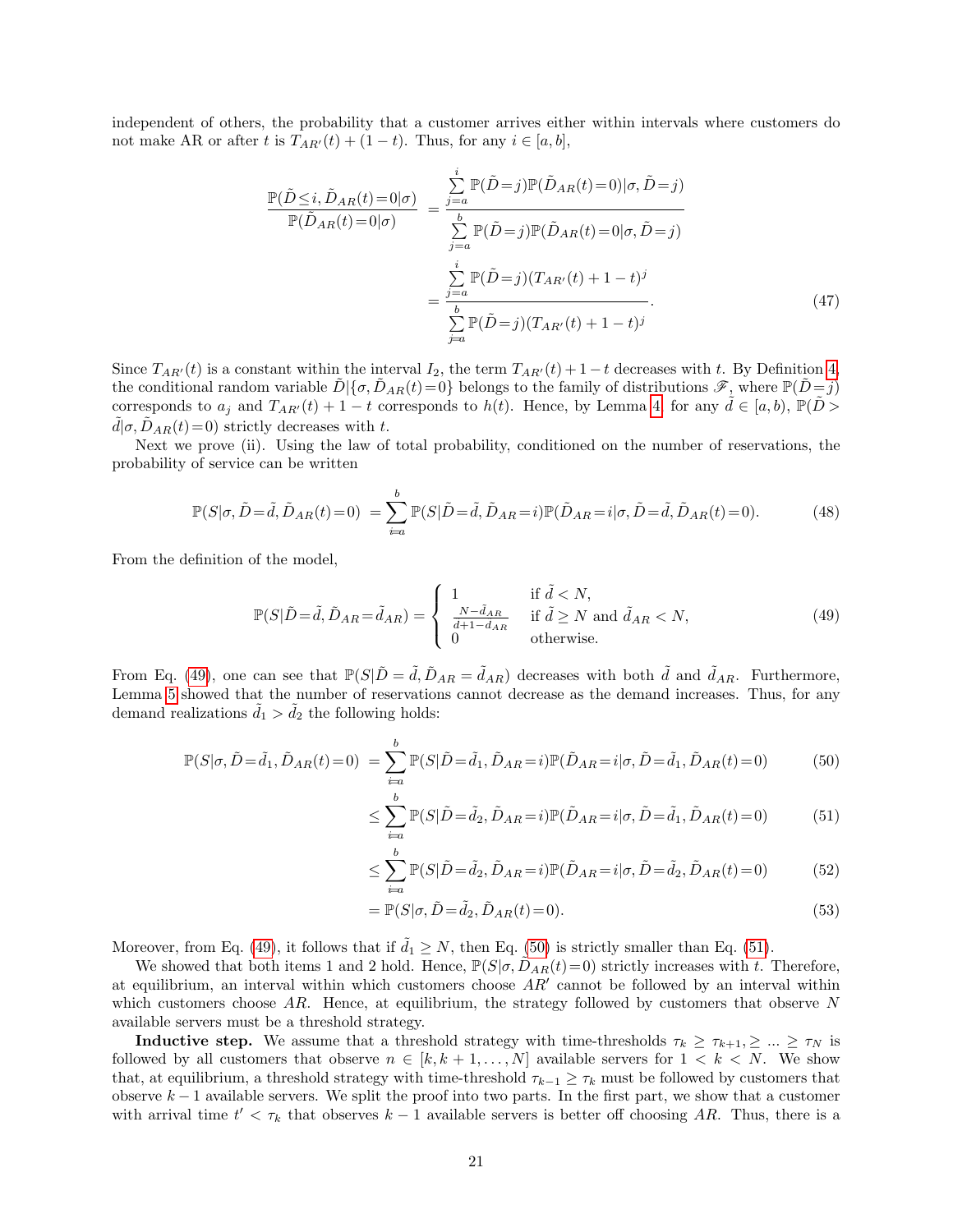time-threshold  $\tau_{k-1} \geq \tau_k$  such that all customers that arrive before  $\tau_{k-1}$  and observe  $k-1$  available servers choose AR. In the second part, we show that all customers that arrive after  $\tau_{k-1}$  and observe  $k-1$  available servers choose  $AR'$ .

Consider a scenario where a customer arrives at time  $t < \tau_k$  and observes k available servers and a second scenario where a customer arrives at the same time and observes  $k - 1$  available servers. We need to show that

<span id="page-21-0"></span>
$$
\mathbb{P}(S|\sigma, \tilde{D}_{AR}(t) = N - k) \ge \mathbb{P}(S|\sigma, \tilde{D}_{AR}(t) = N - k + 1). \tag{54}
$$

From Eq. [\(50\)](#page-20-1)-Eq. [\(53\)](#page-20-3), it follows that the probability of service increases with the demand, regardless of the number of available servers observed upon arrival (i.e., item 2 in the base case holds also for  $D_{AR}(t) \neq 0$ ). Thus, we only need to show that

$$
\mathbb{P}(\tilde{D} > \tilde{d} | \sigma, \tilde{D}_{AR}(t) = N - k + 1) \ge \mathbb{P}(\tilde{D} > \tilde{d} | \sigma, \tilde{D}_{AR}(t) = N - k). \tag{55}
$$

From the induction's assumption, a customer that observes k available servers knows that exactly  $N - k$ customers arrived earlier. Likewise, a customer that observes  $k - 1$  available servers knows that at least  $N - k + 1$  customers arrived earlier. Since the system is sampled at the same time and the same strategy is followed in both cases, and since arrivals are i.id, observing more reservations makes it more likely that the demand will be larger. Thus, Eq. [\(55\)](#page-21-0) holds.

Next, we prove the second part. We do so by showing that both items 1 and 2 in the base case also hold when observing  $k - 1$  available servers. Starting with item 1, we show that the conditional random variable  $D\{\sigma, D_{AR}(t)=N-k+1\}$  belongs to  $\mathscr F$ . We denote by  $AR_{N-k+1}$  the event that the first  $N-k+1$  customers choose AR (i.e., the *i*-th customer arrives before  $\tau_i$ , for  $i = 1, 2, ..., N - k + 1$ ). Let  $T_{AR'}(t)$  be the sum of length of intervals within which customers that observe  $k-1$  available servers choose  $AR'$  under strategy  $\sigma$ . The CDF of  $D|\{\sigma, D_{AR}(t)=N-k+1\}$  is

$$
\mathbb{P}(\tilde{D} \leq j | \sigma, \tilde{D}_{AR}(t) = N - k + 1) = \frac{\sum_{j=N-k+1}^{i} \mathbb{P}(\tilde{D} = j, \tilde{D}_{AR}(t) = N - k + 1 | \sigma)}{\mathbb{P}(\tilde{D}_{AR}(t) = N - k + 1)}
$$
  
\n
$$
= \frac{\sum_{j=N-k+1}^{i} \mathbb{P}(\tilde{D} = j) \binom{j}{N-k+1} \mathbb{P}(AR_{N-k+1}) (T_{AR'}(t) + 1 - t)^{j - (N-k+1)}}{\sum_{j=N-k+1}^{b} \mathbb{P}(\tilde{D} = j) \binom{j}{N-k+1} \mathbb{P}(AR_{N-k+1}) (T_{AR'}(t) + 1 - t)^{j - (N-k+1)}}
$$
  
\n
$$
= \frac{\sum_{j=N-k+1}^{i} \mathbb{P}(\tilde{D} = j) \binom{j}{N-k+1} (T_{AR'}(t) + 1 - t)^{j}}{\sum_{j=N-k+1}^{b} \mathbb{P}(\tilde{D} = j) \binom{j}{N-k+1} (T_{AR'}(t) + 1 - t)^{j}}, \quad \forall i \geq N - k + 1. \tag{56}
$$

By Definition [4,](#page-18-4) this distribution belongs to  $\mathscr{F}$ , where  $\mathbb{P}(\tilde{D}=j) \binom{j}{N-k+1}$  corresponds to  $a_j$  and  $T_{AR'}(t) + 1-t$ corresponds to  $h(t)$ . Thus, item 1 holds. As explained earlier in the proof, item 2 also holds for  $D_{AR}(t)$  =  $N-k+1$ . We conclude that for  $n=k-1$  it is also true that an interval within which customers choose AR cannot follow an interval within which customers choose  $AR'$ . Hence, a threshold strategy is followed by all customers that observe  $k - 1$  available servers.

# Proof of Theorem [2](#page-8-2)

From Theorem [1,](#page-4-0) we know that, at equilibrium, all customers follow a threshold strategy. First, we show that, at equilibrium, all time-thresholds are smaller than 1 (i.e., an equilibrium where all customers choose AR regardless of their arrival time does not exist). Let assume by contradiction that, for some  $n \in \{1, ..., N\}$ ,  $\sigma(t, n) = 1$  for all  $t \in [0, 1]$ . In this case, the *n*-th threshold customer (which arrives at time 1) knows that all customers that arrive earlier chose  $AR$  and since no customer will arrive after her, her service is granted. That is,

$$
\pi_n(1) = 1, \quad \forall n \in \{1, ..., N\}.
$$
\n(57)